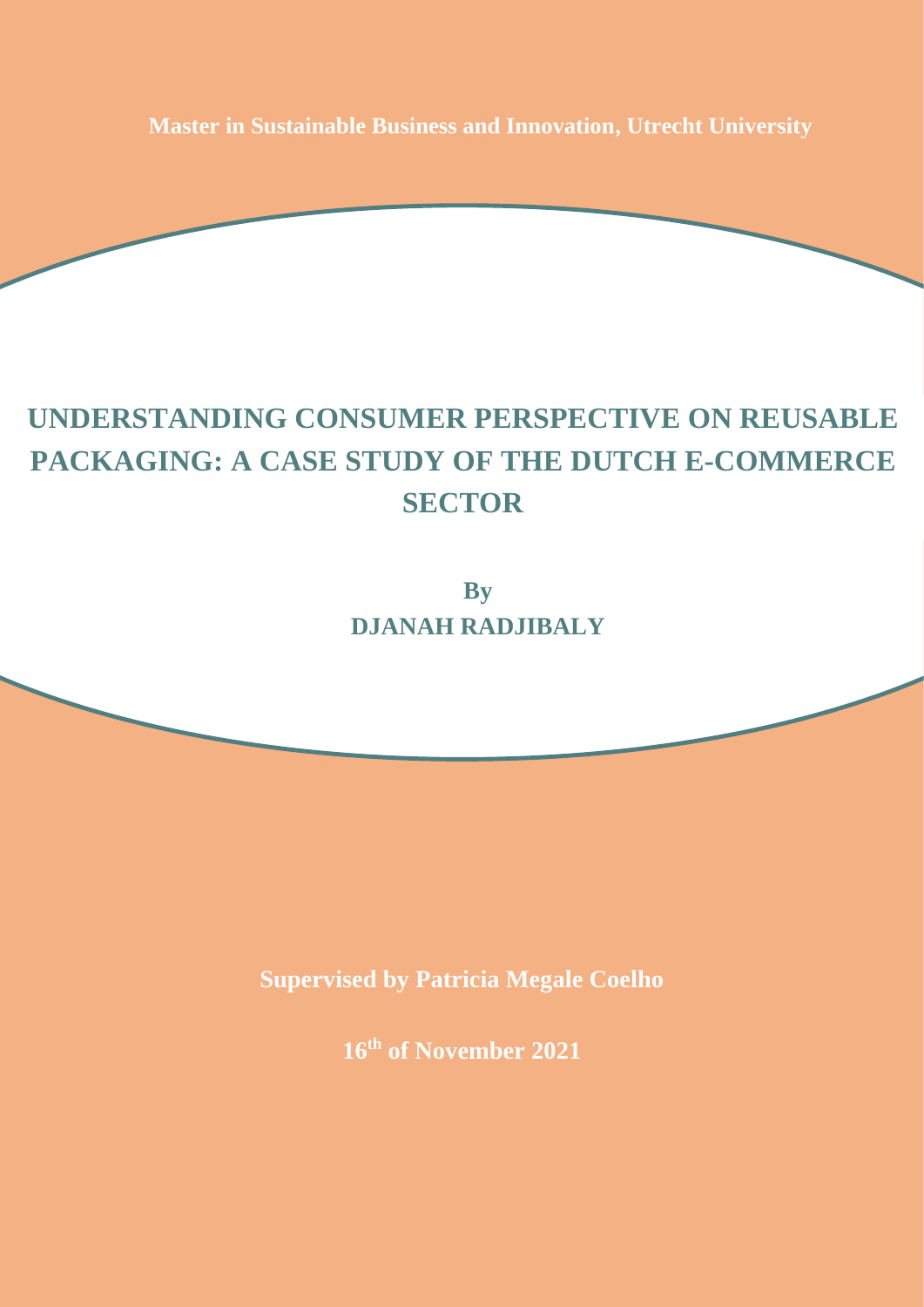#### **1. Introduction**

In the  $21<sup>st</sup>$  century world we live in, packaging is present in almost every day-to-day purchase we make. It has become such a 'normal' product in our lives that we rarely even question its existence. However, packaging is extremely detrimental to the environment due to the enormous quantity of energy and virgin materials used for its production, the greenhouse gas emissions (GHGs) released, and the waste it produces (Huang & Ma, 2004). Put in perspective, in Europe, 50% of paper and 40% of plastic is used for packaging, even though packaging accounts for 36% of municipal waste (Coelho et al., 2020). Furthermore, the use of plastic packaging has only risen in the past years due to novel retail developments and the rise of ecommerce (Coelho et al., 2020; Escursell et al., 2021).

E-commerce has experienced a steady growth in recent years with online purchases increasing from 32% in 2015 to 43% in 2018, and future numbers projected even higher (Escursell et al., 2021). Furthermore, the COVID 19 pandemic has contributed to an even greater rise in e-commerce due to physical stores closing and consumers being discouraged to leave their homes (Kim, 2020). The problem is that e-commerce products are mainly packaged in single-use cardboard and plastic packaging, which, as previously mentioned, has a negative impact on the environment (Zimmerman & Bliklen, 2020). To remediate this plaguing issue, the European Union wants to start transitioning towards a circular economy by means of reducing, reusing, recycling, and recovering materials used for packaging (European Commission, 2020).

Reuse is a particularly suitable strategy for packaging given that it allows for the quality of the product to be retained, unlike recycling for example (Coelho et al., 2020). Reusable packaging thus has the potential to preserve the functionality of the material while also reducing environmental impacts associated with single-use packaging (Hugill et al., 2021). The e-commerce sector could especially benefit from this type of model given that it uses a lot of single-use packaging to protect the quality of products during transport (Lu et al., 2020). Furthermore, the packaging that is currently used is often improperly disposed of or difficult to recycle (Zimmerman & Bliklen, 2020). However, with a reusable packaging system for ecommerce, consumers would simply have to return the packaging to the retailer/producer, who would then take care of the cleaning process and ensure that the packaging is ready for a new reuse cycle (Coelho et al., 2020).

Currently, a handful of reusable packaging innovations for e-commerce exist, however, they are not widely used on the market yet. Thus, it is important to assess the potential of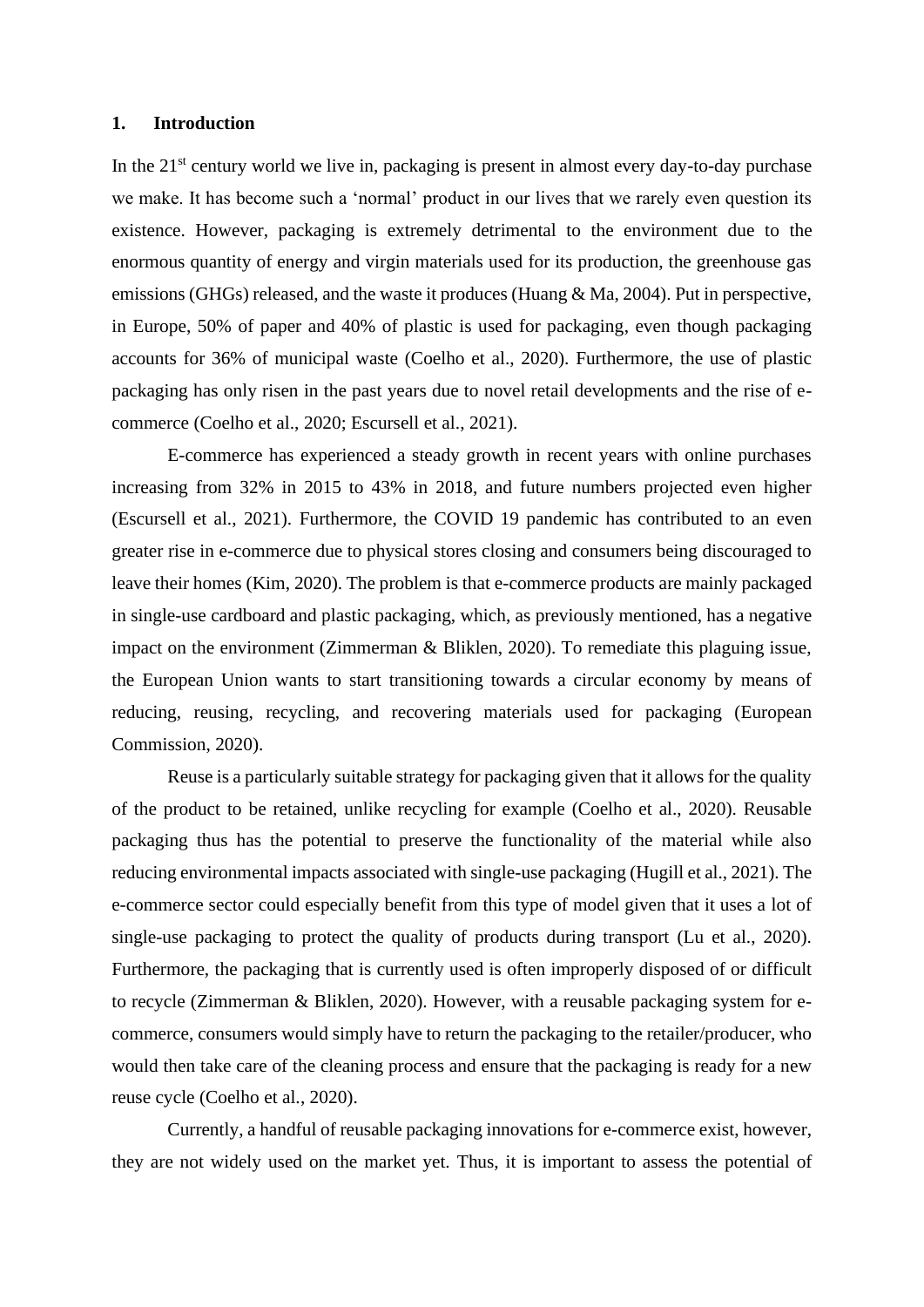reusable packaging in the sector and understand the various aspects, including the consumer side. Given that reusable packaging is a novel product in e-commerce, it is vital to assess the consumer acceptance and whether there is a positive response to the product. However, academic literature addressing consumer perspective on reusable packaging is currently understudied, especially on the topic of e-commerce. To address this gap, the aim of this study is to understand the consumer perspective on reusable packing through a case study on the Dutch e-commerce sector. The research questions are thus the following:

*1) What is the current state of consumer perspective and behavior regarding reusable packaging?*

*a. What is the current literature and academic view on consumer perspective/behavior on reusable packaging?* 

*b. How can knowledge on consumer perspective be applied/relate to a real-life pilot case?*

To answer this, research was conducted through an internship at *Enviu* on reusable packaging in the e-commerce sector. *Enviu* is a venture building company in Rotterdam that aims to build companies that address social and environment issues and drive failing markets towards a new normal. Given that the Dutch government has set goals for a circular economy in the Netherlands, *Enviu* has partnered with *Natuur & Milieu* and *Recycling Netwerk Benelux* to create 'Mission Reuse', a program centered on stimulating reuse in the Dutch market. One of the projects Mission Reuse is currently working on is setting up a pilot for reusable e-commerce packaging in the Netherlands.

The rest of this paper is structured as follows. Section 2 gives a brief background overview of the different types of reusable packaging systems and how they apply to ecommerce. Section 3 provides an overview of the current academic literature on consumer perspective on sustainable packaging and reusable packaging. Section 4 describes the data collection process and the methodology used to conduct this study. Section 5 presents the results that came forth from this research, and section 6 discusses the implications of the findings and the limitations of the research. Lastly, section 7 provides concluding remarks and avenues for future research.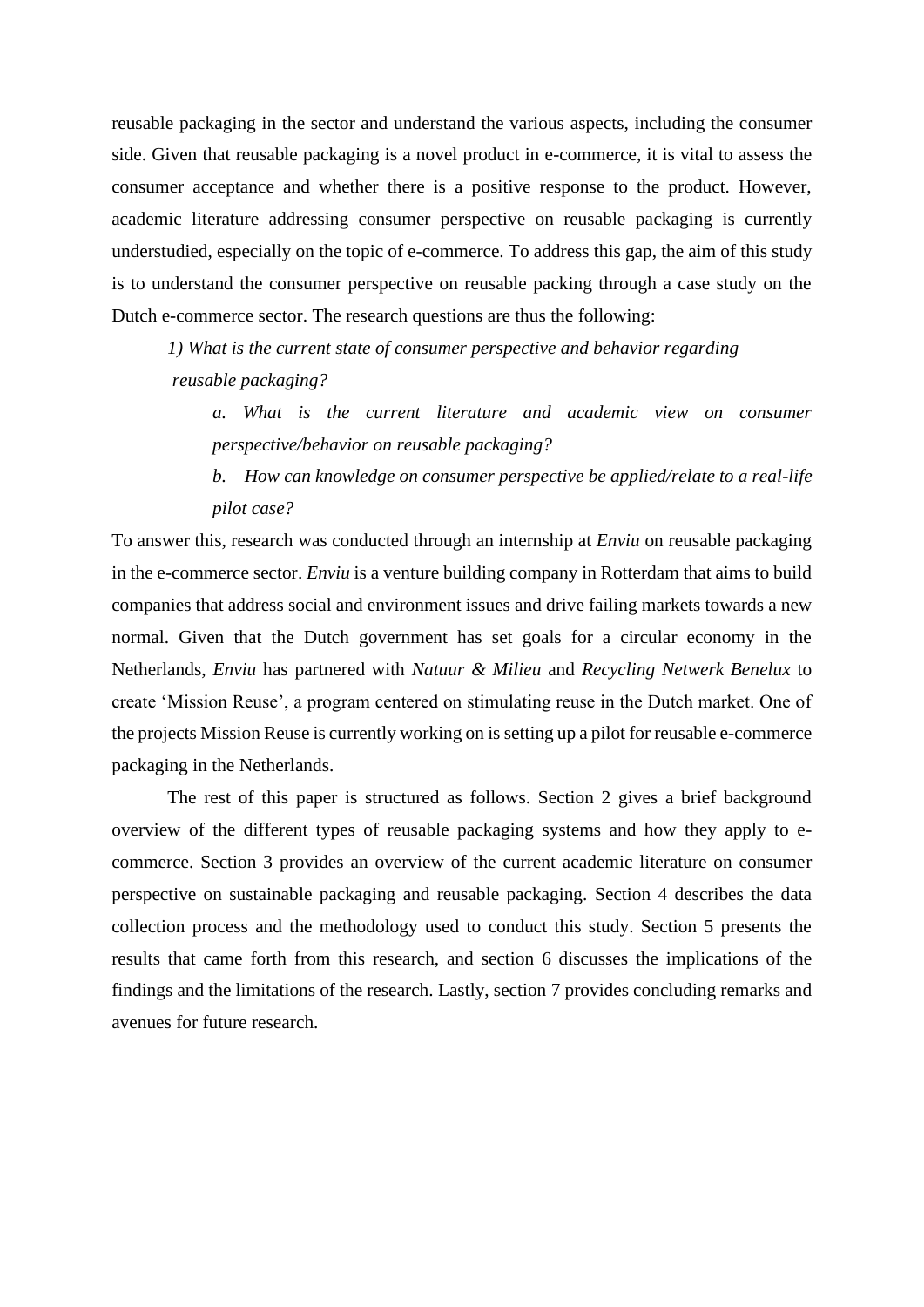#### **2. Background**

The last few years have seen a noticeable increase in the number of consumers that are concerned about the environment and aware of the negative impacts of packaging (Copraij, 2020; Boz et al., 2020). Therefore, consumers are placing pressure on companies and demanding more sustainable practices and increased transparency (Copraij, 2020). In addition to consumers, legislation in various countries is also changing and demanding companies to take more responsibility for their environmental impact (Wandosell et al., 2021). As a result, companies have started to adopt more 'sustainable' packaging and are placing a larger emphasis on their corporate social responsibility (CSR) strategy (Wandosell et al., 2021). For example, numerous companies advertise sustainably sourced material or the use of recycled material for their packaging (Copraij, 2020). However, a small number of companies have also resorted to reuse models to avoid single-use and reduce waste.

As explained by Coelho et al. (2020), there are four different types of reusable packaging systems: refillable by bulk dispenser, refillable parent packaging, returnable packaging, and transit packaging. In a transit packaging system, customers either receive the product in a reusable packaging which will be cleaned and refilled for future use by the retailer/producer, or, customers reuse the packaging multiple times before returning it to the producer or disposing it (Coelho et al., 2020). The former is most commonly used in the ecommerce sector (Coelho et al., 2020).

Even though reusable packaging in e-commerce is still in its infancy, a few brands are already making use of this model. As explained in the Fashion for Good (2021) report, the initial steps in a reusable packaging system are similar to a regular packaging system; the package is manufactured, sent to a distribution center, and used to deliver products to consumers. However, unlike a regular package, the reusable package is returned by the consumer via mailbox, or a drop-off point, instead of being discarded (Fashion for Good, 2021). Depending on the model used, the package is either returned to a central cleaning facility, where it is cleaned/repaired before being sent back to the brand's distribution center, or, directly cleaned/repaired at the brand's own distribution center instead of returning to a central point (Fashion for Good, 2021).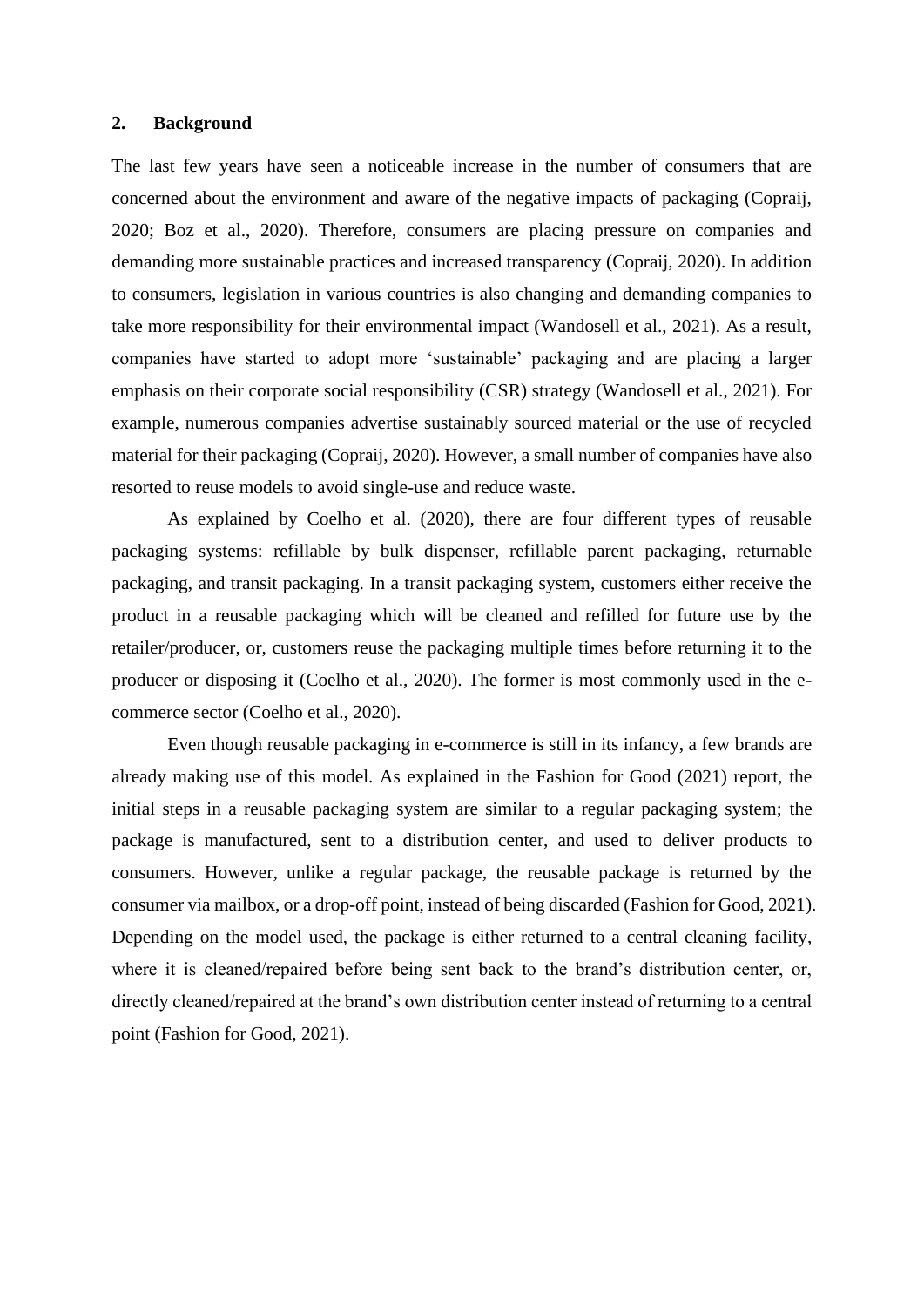#### **3. Literature overview**

Given that academic literature on consumer perspective on reusable packaging is still relatively scarce, turning to literature on sustainable/green packaging can also provide relevant insights for this research. Therefore, the following sections provide an overview of the academic literature on consumer perspective on packaging characteristics and factors that influence their willingness to engage with reusable/sustainable packaging.

# *3.1. Consumer perspective on packaging characteristics*

Literature has shown that the visual appearance and condition of packaging is of great importance to consumers. In a study conducted by Nguyen et al. (2020), the majority of participants agreed that product packaging should be visually appealing, regardless of whether its eco-friendly or not. Participants also revealed that they did not find eco-packaging aesthetically pleasing due to its simplicity and lack of colors (Nguyen et al., 2020). Furthermore, in their study on reusable packaging, Magnier & Gil-Pérez (2021) found that consumers are less likely to repurchase a reusable packaging when it shows signs of wear and tear, as this is considered unhygienic. This finding is also supported by the work of Greenwood et al. (2021) which states that people are more willing to reuse packaging that is resistant to change over time, easy to clean, and durable. All these factors were also perceived in a study by Zeng & Durif (2019) which showed that participants expressed doubts about eco-packaging due to: 'health safety' (79%), 'aesthetic sacrifice' (63%), 'sacrifice of hygiene' (58%), and 'protection effectiveness' (53%).

A study conducted by Nguyen et al. (2020) revealed that, from a consumer point of view, packaging material is the most prominent dimension of 'green' packaging. According to participants, eco-friendly packaging should be "non-toxic, easily decomposed at disposal, and best if biodegradable" (Nguyen et al., 2020). Consumers generally consider paper and cardboard as the most environmentally friendly packaging materials as they are seen as decomposable and recyclable (Nguyen et al., 2020; Boz et al., 2020; Orzan et al., 2018; Johansson et Sandolf, 2021). Similarly, Greenwood et al. (2021) found that consumers were more willing to reuse packaging made from cardboard or glass compared to packaging made from film, flexible plastic, or foil. However, if we consider the Life Cycle Assessment (LCA) of a paper packaging, we see that paper can be more detrimental to the environment than plastic because of the amount of raw materials needed for its production (Nguyen et al., 2020; Boz et al., 2020). Nonetheless, it is important to note that the environmental impact of littering is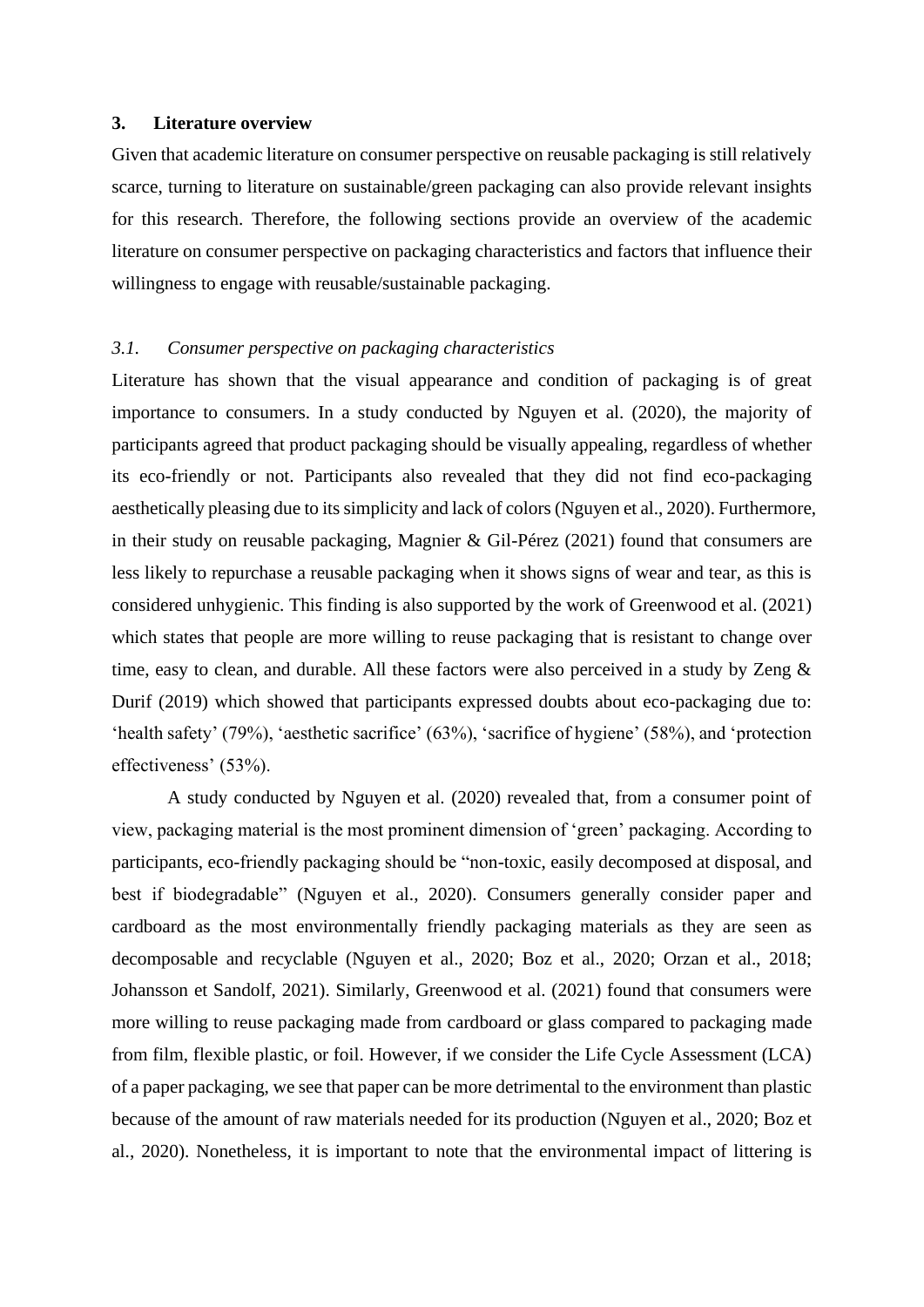currently not considered in LCA's, therefore, scientists do not have a full picture of the impact of single-use plastic packaging (Civancik-Uslu et al., 2019).

Interestingly, consumers' perceptions of packaging are primarily centered on end-oflife characteristics, such as recyclability, reusability, and biodegradability (Wandosell et al., 2021; Nguyen et al., 2020; Zeng & Durif, 2019). A study conducted with young consumers in Denmark showed that their perception of sustainable packaging depended on the materials used in the package and how it can be disposed (Wandosell et al., 2021). Similarly, Nguyen et al. (2020) found that 'recyclability' was a very important criterion for consumers. Participants mentioned that recyclability makes packaging less harmful to the environment as it reduces littering and packaging waste. Similarly, Zeng & Durif (2019) mentioned that study participants were highly sensitive to 'recyclable materials' (58%) and 'eco-labelling' (58%) on packaging. Even though 'reuse' is generally mentioned less often than 'recycle', consumers do believe 'reusability' of the packaging is an important criterion for eco-friendly packaging (Nguyen et al., 2020).

# *3.2. Factors influencing consumer willingness to engage*

Research conducted by Magnier & Gil-Pérez (2021) on consumer perspective on returnable packaging for fast-moving consumer goods demonstrated that consumers show a very positive attitude towards reusable packaging and view it as a viable solution. Furthermore, numerous studies have shown that consumers with a high level of environmental concern are more likely to purchase goods in eco-packaging/reusable packaging (Magnier & Gil-Pérez, 2021; Wandosell et al., 2021; Babader et al., 2016). Similarly, Boz et al. (2020) also found that ecofriendly purchasing and disposal decisions of German consumers were related to their environmental awareness. Additionally, Babader et al. (2016) found that increasing consumers' awareness on environmental issues and the benefits of packaging reuse can significantly increases their willingness to engage in reuse behavior. In accordance with these results, research conducted by Orzan et al. (2018) showed that people want to purchase products in sustainable packaging but first want more information on this.

Even though a large percentage of consumers are positive about reusable/eco-friendly packaging, willingness to pay is still a large issue (Orzan et al., 2018). According to an investigation by Wandosell et al. (2021), most consumers agree on the importance of packaging for environmental protection, but low consumer budget is a major barrier to purchasing greenpackaged products. Eco-friendly packaging is generally perceived as more expensive, and, for a large of consumers, price is still a determining factor for their purchasing decision (Wandosell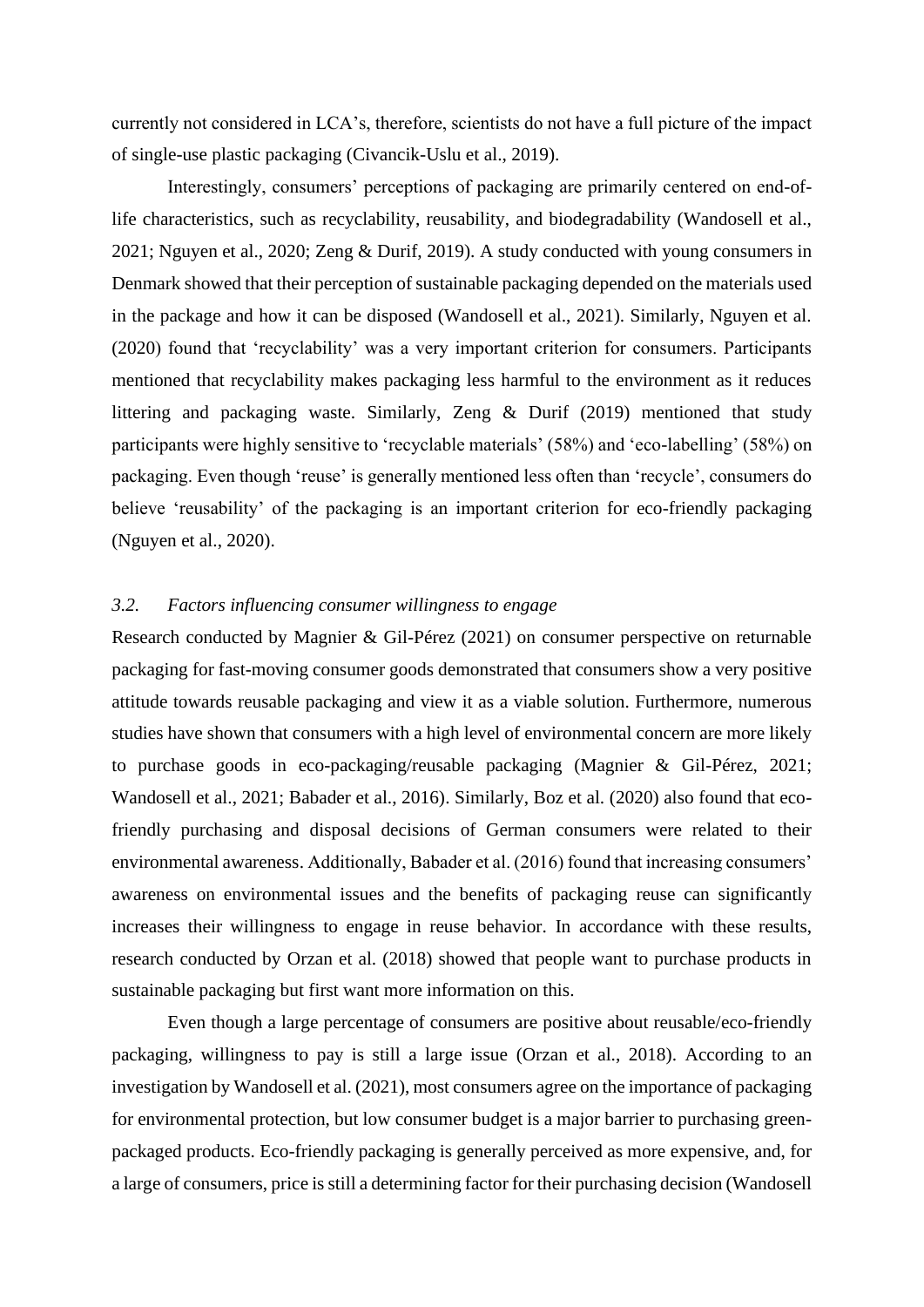et al., 2021; Nguyen et al., 2020; Boz et al., 2020). Therefore, Nguyen et al. (2020) found that consumers were very insistent that eco-friendly packaging must be reasonably priced compared to traditional packaging. Similarly, Johansson et Sandolf (2021) mentioned that 30% of respondents in their study were interested in buying a reusable packaging if it was cheaper than a single-use packaging, and about the same percentage was interested if the prices for both products were the same. Additionally, Orzan et al. (2018) discussed how, when asked about the disadvantages of green packaging, the large majority of consumers mentioned price, followed by higher recycling effort, and inconvenience due to the need for storage space.

Convenience is another factor that has great influence on consumer behavior. According to literature, consumers view certain aspects of reusable packaging systems as convenient and others as inconvenient. For instance, in a study by Magnier et al. (2021), consumers were positive about not having to sort and recycle containers when making use of reusable packaging. Additionally, consumers mentioned the convenience that comes with the waste collection system which is offered in certain reusable packaging models (Magnier et al., 2021). On the other hand, literature has also shown that storing the empty containers and going through the process of returning them is often seen as a hindrance for consumers (Magnier et. al, 2021; Babader et al., 2016). However, Babader et al. (2016) found that providing consumers with sufficient information on how to reuse packaging makes reuse less difficult and reduces the feeling of being inconvenienced (Babader et al., 2016). Furthermore, according to Orzan et al. (2018), it is imperative that packaging does not require any extra effort from consumers as their choice in terms of packaging is oftentimes a purely economic decision based on convenience, aesthetics, and price. This finding is also supported by the work of Madria & Tangsoc (2019), which states that packaging should be simple and should not necessitate too many alterations before it can be reused/returned by the consumer as convenience is key.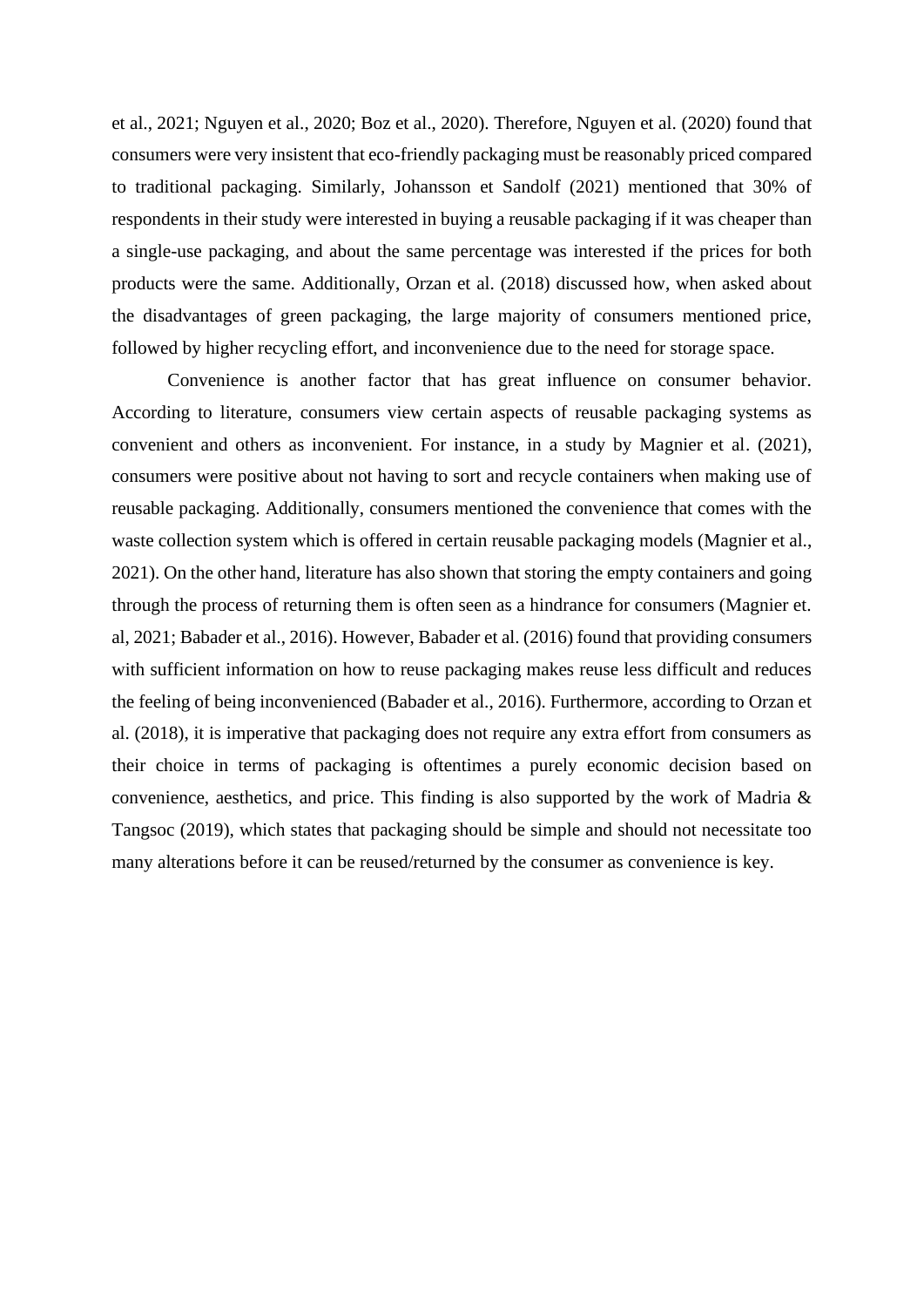## **4. Methodology**

To gain a deeper understanding of consumer perspective on reusable packaging, this paper makes use of various data sources. The following sections describe the different types of data collected and how they were obtained.

#### *4.1. Interviews*

In order to obtain first-hand data, semi-structured interviews were conducted with relevant actors to understand how reusable packaging systems for e-commerce work in practice. An overview of the 11 actors interviewed can be seen in *Table 1*, however, the names are anonymous for privacy reasons.

First, three researchers on topics related to consumer behavior were interviewed to understand how their findings can be applied/related to consumer perspective on reusable packaging in e-commerce. Second, six Dutch companies and one French company that make use of reusable e-commerce packaging were interviewed to gain insight into their incentives for adopting reusable packaging, their logistics process, barriers they face, and feedback from their consumers. These interviews are crucial to understand if consumer pressure is indeed a motivational factor for companies to adopt reusable packaging, if consumers actually opt for reusable packaging when its available, and how consumers perceive/engage with reusable packaging systems. Lastly, one company that does not make use of reusable packaging was interviewed to understand what their drivers/barriers would be to adopting reusable packaging.

| <b>Actor/Organization</b><br><b>Type</b> | <b>Actor/Organization</b><br><b>Name</b> | <b>Description</b>                                                                         | <b>Interview</b><br><b>Label</b> | <b>Date</b> |
|------------------------------------------|------------------------------------------|--------------------------------------------------------------------------------------------|----------------------------------|-------------|
| Researcher                               | Giulia Granato                           | PhD candidate:<br>'Marketing and<br>Consumer Behavior',<br>Wageningen<br><b>University</b> | Granato,<br>2021                 | 28/10/21    |
| Researcher                               | Lise Magnier                             | Assistant professor:<br>'Sustainable<br>Consumer Behavior',<br><b>TU Delft</b>             | Magnier,<br>2021                 | 28/10/21    |
| Researcher                               | Ellen van der Werff                      | Professor: 'Faculty of<br>Behavioral and<br>Social Sciences',                              | Van der<br>Werff,<br>2021        | 09/11/21    |

## **Table 1:** Actors interviewed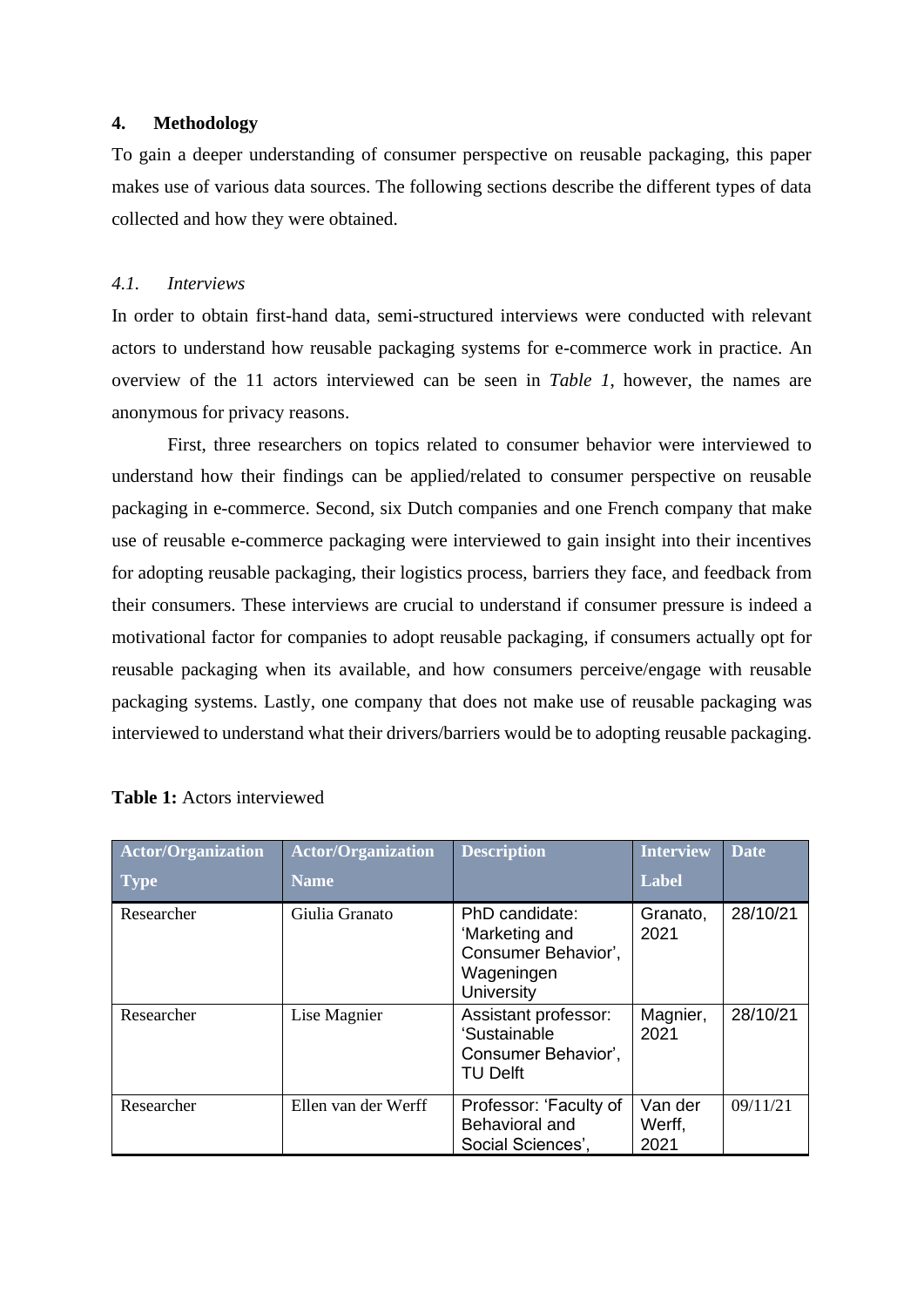| <b>EPR 1,</b><br><b>NA</b><br>NL based<br>23/09/21<br>E-commerce player<br>sustainable fashion<br>2021<br>(reusable<br>packaging user)<br>brand<br>NA<br>NL based<br><b>EPR 2,</b><br>28/10/21<br>E-commerce player<br>2021<br>(reusable<br>sustainable fashion<br>packaging user)<br>brand<br>NA<br>EPR 3,<br>03/11/21<br>E-commerce player<br><b>NL</b> based<br>2021<br>sustainable fashion<br>(reusable<br>packaging user)<br>brand<br><b>NA</b><br>EPR 4,<br><b>NL</b> based<br>28/10/21<br>E-commerce player<br>2021<br>(reusable<br>sustainable fashion<br>packaging user)<br>brand<br>NA<br><b>EPR 5,</b><br>E-commerce player<br>12/11/21<br>FR based<br>2021<br>(reusable<br>sustainable fashion<br>packaging user)<br>brand<br>NA<br>EPR <sub>6</sub> ,<br><b>NL</b> based<br>02/11/21<br>E-commerce player<br>2021<br>(reusable<br>sustainable fashion<br>packaging user)<br>brand<br><b>NA</b><br><b>EPR 7,</b><br>25/10/21<br>E-commerce player<br>NL based |  | Wageningen        |  |
|---------------------------------------------------------------------------------------------------------------------------------------------------------------------------------------------------------------------------------------------------------------------------------------------------------------------------------------------------------------------------------------------------------------------------------------------------------------------------------------------------------------------------------------------------------------------------------------------------------------------------------------------------------------------------------------------------------------------------------------------------------------------------------------------------------------------------------------------------------------------------------------------------------------------------------------------------------------------------|--|-------------------|--|
|                                                                                                                                                                                                                                                                                                                                                                                                                                                                                                                                                                                                                                                                                                                                                                                                                                                                                                                                                                           |  | <b>University</b> |  |
|                                                                                                                                                                                                                                                                                                                                                                                                                                                                                                                                                                                                                                                                                                                                                                                                                                                                                                                                                                           |  |                   |  |
|                                                                                                                                                                                                                                                                                                                                                                                                                                                                                                                                                                                                                                                                                                                                                                                                                                                                                                                                                                           |  |                   |  |
|                                                                                                                                                                                                                                                                                                                                                                                                                                                                                                                                                                                                                                                                                                                                                                                                                                                                                                                                                                           |  |                   |  |
|                                                                                                                                                                                                                                                                                                                                                                                                                                                                                                                                                                                                                                                                                                                                                                                                                                                                                                                                                                           |  |                   |  |
|                                                                                                                                                                                                                                                                                                                                                                                                                                                                                                                                                                                                                                                                                                                                                                                                                                                                                                                                                                           |  |                   |  |
|                                                                                                                                                                                                                                                                                                                                                                                                                                                                                                                                                                                                                                                                                                                                                                                                                                                                                                                                                                           |  |                   |  |
|                                                                                                                                                                                                                                                                                                                                                                                                                                                                                                                                                                                                                                                                                                                                                                                                                                                                                                                                                                           |  |                   |  |
|                                                                                                                                                                                                                                                                                                                                                                                                                                                                                                                                                                                                                                                                                                                                                                                                                                                                                                                                                                           |  |                   |  |
|                                                                                                                                                                                                                                                                                                                                                                                                                                                                                                                                                                                                                                                                                                                                                                                                                                                                                                                                                                           |  |                   |  |
|                                                                                                                                                                                                                                                                                                                                                                                                                                                                                                                                                                                                                                                                                                                                                                                                                                                                                                                                                                           |  |                   |  |
|                                                                                                                                                                                                                                                                                                                                                                                                                                                                                                                                                                                                                                                                                                                                                                                                                                                                                                                                                                           |  |                   |  |
|                                                                                                                                                                                                                                                                                                                                                                                                                                                                                                                                                                                                                                                                                                                                                                                                                                                                                                                                                                           |  |                   |  |
|                                                                                                                                                                                                                                                                                                                                                                                                                                                                                                                                                                                                                                                                                                                                                                                                                                                                                                                                                                           |  |                   |  |
|                                                                                                                                                                                                                                                                                                                                                                                                                                                                                                                                                                                                                                                                                                                                                                                                                                                                                                                                                                           |  |                   |  |
|                                                                                                                                                                                                                                                                                                                                                                                                                                                                                                                                                                                                                                                                                                                                                                                                                                                                                                                                                                           |  |                   |  |
|                                                                                                                                                                                                                                                                                                                                                                                                                                                                                                                                                                                                                                                                                                                                                                                                                                                                                                                                                                           |  |                   |  |
|                                                                                                                                                                                                                                                                                                                                                                                                                                                                                                                                                                                                                                                                                                                                                                                                                                                                                                                                                                           |  |                   |  |
|                                                                                                                                                                                                                                                                                                                                                                                                                                                                                                                                                                                                                                                                                                                                                                                                                                                                                                                                                                           |  |                   |  |
|                                                                                                                                                                                                                                                                                                                                                                                                                                                                                                                                                                                                                                                                                                                                                                                                                                                                                                                                                                           |  |                   |  |
| 2021<br>(reusable<br>sustainable home                                                                                                                                                                                                                                                                                                                                                                                                                                                                                                                                                                                                                                                                                                                                                                                                                                                                                                                                     |  |                   |  |
| packaging user)<br>products brand                                                                                                                                                                                                                                                                                                                                                                                                                                                                                                                                                                                                                                                                                                                                                                                                                                                                                                                                         |  |                   |  |
| <b>EPT 1,</b><br><b>NA</b><br>E-commerce player<br>NL based<br>14/10/21                                                                                                                                                                                                                                                                                                                                                                                                                                                                                                                                                                                                                                                                                                                                                                                                                                                                                                   |  |                   |  |
| (traditional<br>2021<br>sustainable home                                                                                                                                                                                                                                                                                                                                                                                                                                                                                                                                                                                                                                                                                                                                                                                                                                                                                                                                  |  |                   |  |
| packaging user)<br>products brand                                                                                                                                                                                                                                                                                                                                                                                                                                                                                                                                                                                                                                                                                                                                                                                                                                                                                                                                         |  |                   |  |

# *4.2. Company survey*

To reach a higher number of companies, a survey was designed together with E*nviu* and shared through the network of *Thuiswinkel*, a Dutch certification organization for E-retailers. The survey was created using 'Google Survey' and the questions were formulated in Dutch. The survey consisted of two parts with a mix of multiple choice and open-ended questions.

In the first part of the survey, general questions were asked about the type of sector the company operates in, their top three sustainability priorities for the coming three years, how satisfied their consumers are with their current packaging, and what types of complaints consumers have about the current packaging

At the beginning of the second section, a short description of reusable packaging was provided. Thereafter, companies that use/have used reusable packaging were asked to answer questions 7 to 9, while companies that had never used reusable packaging were asked to answer questions 10 to 12. Companies that made us of reusable packaging were asked what their motivation was to do this, their largest drivers/barriers regarding the implementation process, and positive/negative feedback from their consumers. Companies that had never used reusable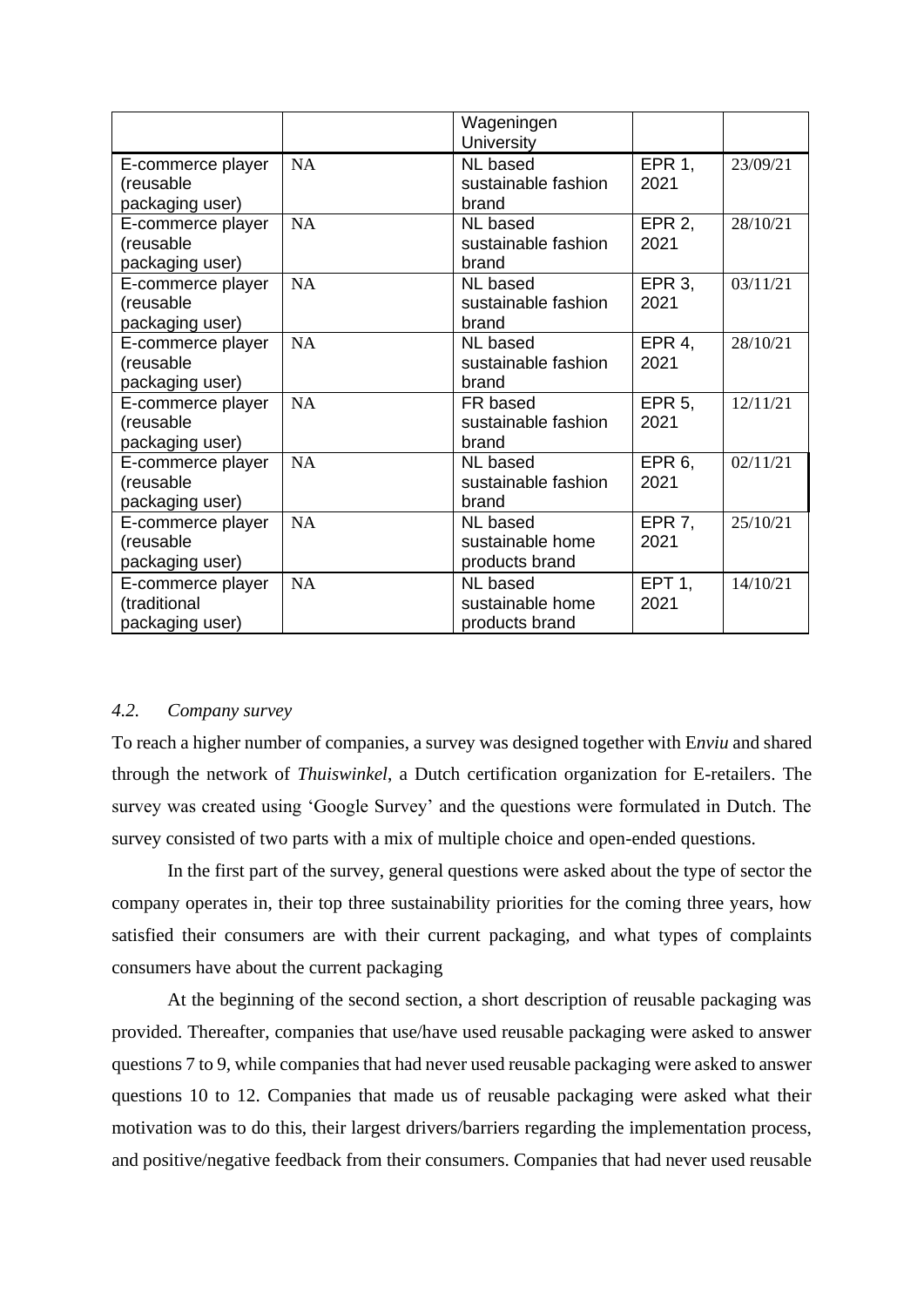packaging were asked what would motivate them to try, what their largest barriers are to trying it, and what their consumers would think.

# *4.3. Consumer survey*

To gain direct insight into the perspective of consumers, an anonymous survey was designed and shared via *Enviu*'s large network and numerous social media platforms. The survey was created using 'Google Survey' and the questions were formulated in Dutch, as the target population is Dutch consumers. The survey consisted of three different parts and contained a mix of multiple choice and open-ended questions.

The first part of the survey addressed general questions about consumers' experience with online shopping. For example, questions were asked about their preferred method of shopping, how frequently they order products online, the types of products they typically purchase online, the pros/cons of online shopping, and their opinion on the packaging of products purchased online. The first section intentionally did not mention reusable packaging to avoid influencing consumers' responses and to obtain an unbiased account of consumers' experiences with e-commerce. This allowed us to understand if packaging was truly an issue in the eyes of consumers.

The second part of the survey was designed to understand if consumers are interested in reusable packaging and to what extent they would be willing to adopt it. For example, one question asked if consumers would be interested in having reusable packaging as an option during checkout at an online store. Additionally, consumers were asked about the criteria they find important in a reusable package, the business model they find the most appealing, and their willingness to pay for a reusable package.

In the third part of the survey, questions were asked to gain information on consumers' preferred return methods. Four different scenarios were presented, and, in each scenario, consumers had to choose if they would opt for the 'current packaging' or the 'reusable packaging' and explain why. For instance, in one scenario, consumers were asked which option they would choose if the reusable packaging could be returned at a local return point, such as a supermarket.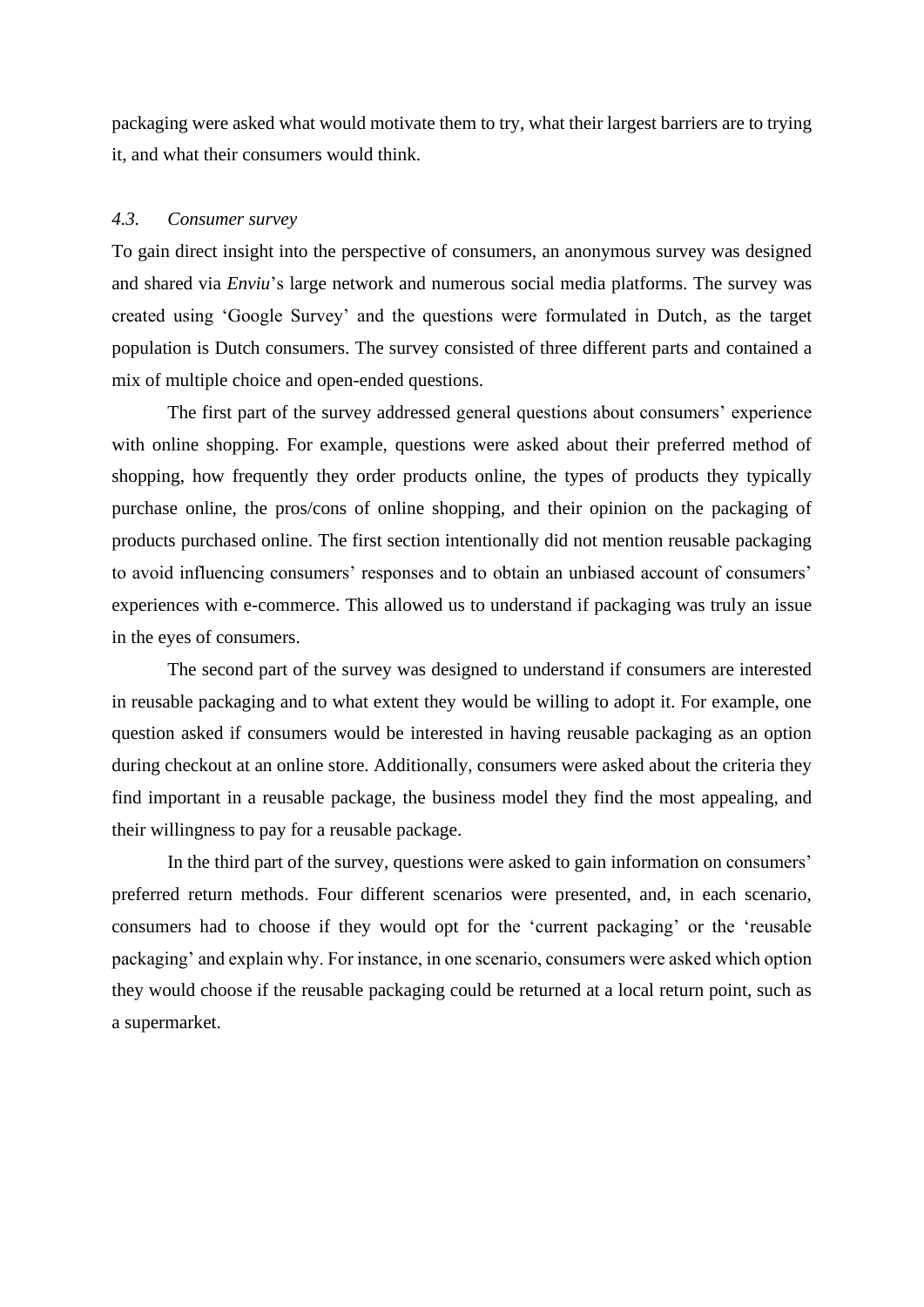# **5. Results**

# *5.1. Perspective of academic researchers*

According to academic researchers specialized in the field of consumer behavior, consumers are increasingly concerned about sustainability and dissatisfied about the current product packaging. Additionally, research conducted by Magnier (2021) has shown that consumers are extremely positive about reusable packaging and see it as the ultimate solution to reduce our environmental footprint. Van der Werff (2021) also found that consumers care about the environment and are willing to put in effort to do the right thing, however, the degree to which people are willing to make an effort differs. Similarly, Magnier (2021) explained that even though consumers are concerned about the sustainability of packaging, convenience is always ranked first because that's what consumers are accustomed to, and it's not something they are willing to sacrifice. All three researchers also mentioned that most consumers lack the information to make well-informed decisions about what options are the most sustainable (Van der Werff, 2021; Magnier, 2021; Granato, 2021). For example, consumers are generally annoyed about the amount of 'unnecessary' plastic packaging around products, however, in certain cases this is necessary, for instance, to avoid the environmental impact of food waste (Van der Werff, 2021).

Even though packaging design is generally important for consumers, researchers speculate that this criterion is less important for reusable packaging in e-commerce. In her study on consumer perspective on reusable packaging for fast moving consumer goods (FMCG), Magnier (2021) found that if a product is intended to stay at a consumer's home for a longer period, then the design of the product is important for consumers. However, given that reusable e-commerce packaging is used as 'transit' packaging and does not stay at a consumers' home for a long time, Magnier (2021) believes that design and branding might be less important for consumers. Similarly, Granato (2021) found that consumers were willing to sacrifice 'preservation' and 'attractiveness' of the packaging for higher sustainability. In her opinion, it is likely that in e-commerce consumers will also be more willing to sacrifice 'attractiveness' of packaging when it comes to reusable packaging, but never 'convenience'. Additionally, when it comes to packaging materials, Magnier (2021) mentioned that in an experiment they conducted, the types of materials used in reusable packaging for FMCG were not an important factor for consumers. What mattered the most to consumers was a reusable packaging that is practical, in good condition (no signs of usage), and that protects the product. According to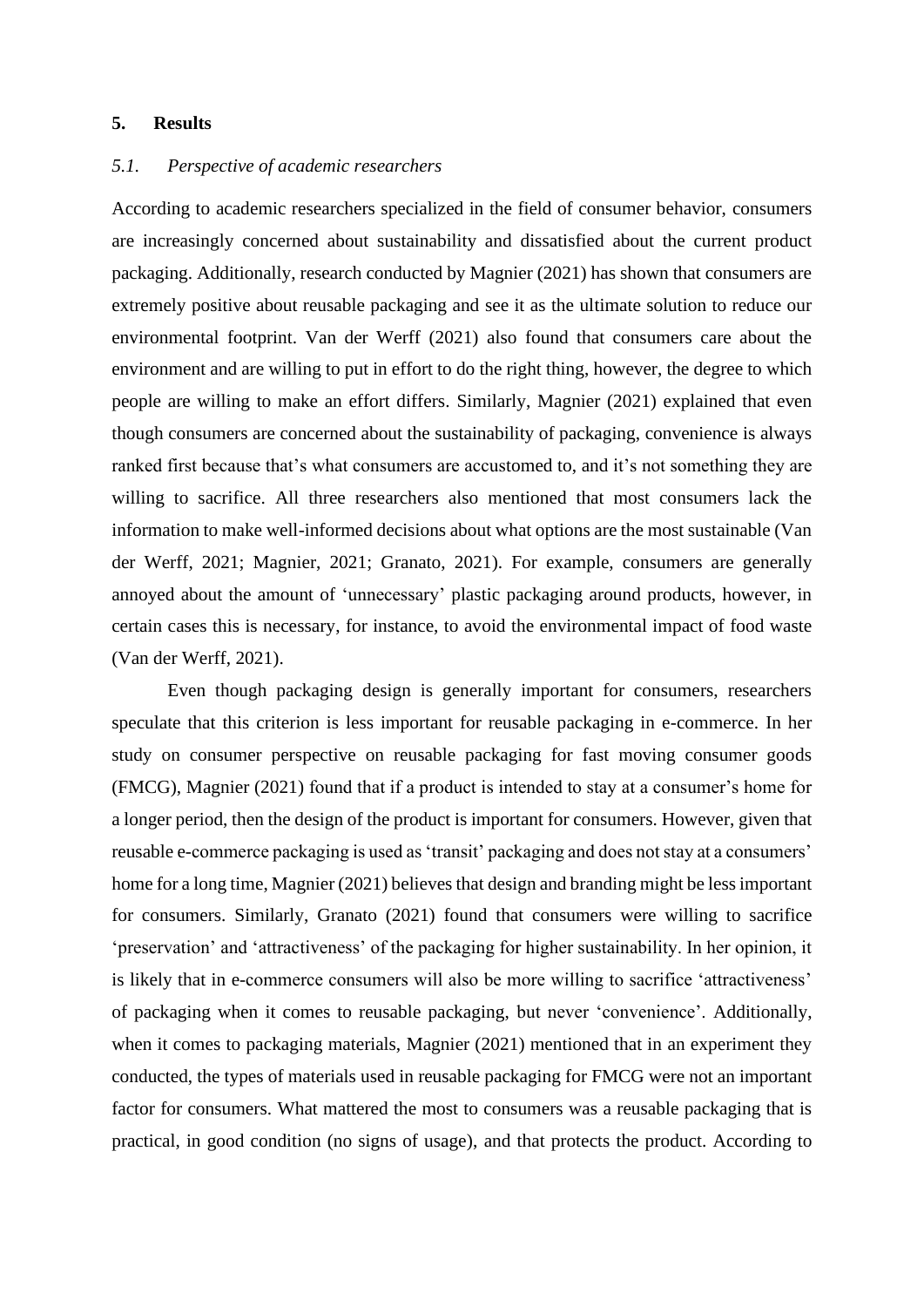Magnier (2021), even if consumers generally do not like plastic packaging, it is usually not a deciding factor when they purchase a product.

Research conducted by Van der Werff (2021) showed that values and identity are important factors that impact consumer behavior. For instance, consumers who have strong environmental values are more likely to engage in sustainable behavior even if it requires more effort (Magnier, 2021; Van der Werff, 2021). Given that a large majority of consumers are concerned about the environment, one way to motivate and nudge them towards more sustainable behavior is by providing them with information on how their actions can have a positive impact on the environment (Van der Werff, 2021). In e-commerce, for instance, placing a message at checkout about the number of trees saved by one reusable package can be effective in nudging consumers towards opting for reusable packaging as it targets their environmental values. However, for most consumers, information alone is not enough and an extra incentive to engage in sustainable behavior is needed (Van der Werff, 2021).

One way to facilitate the adoption of reusable packaging in e-commerce is by making the system as convenient as possible. According to Magnier (2021) the first step is already made, people think reusable packaging is the right solution, the only issue now is that consumers do not want to compromise on other criteria, such as convenience and quality. Therefore, Magnier (2021) emphasizes how crucial it is that reusable packaging maintain a constant quality (protect the product, untarnished appearance) as this is the reason packaging was introduced in the first place. Furthermore, to ensure convenience, the product should be easy to use and to return. Granato (2021) mentioned that the reusable package should be designed so that it is simple to use and instructions need to be provided to facilitate the process for consumers. Furthermore, Van der Werff (2021) suggested that reusable packaging be made a default option at checkout to make sure consumers engage with the system. Additionally, given that consumers each have different needs, it is vital that multiple return options are offered to reduce the return barrier for consumers (Van der Werff, 2021). According to Magnier (2021), the ideal option for e-commerce would be for deliverers to take back the packaging from consumers immediately. However, this option is likely not profitable for delivery providers as it would cost them a lot of time (Magnier, 2021).

Even though people increasingly want 'green-packaging', consumers are still very price-oriented and few are willing to pay for it (Magnier, 2021; Granato, 2021). Furthermore, Granato (2021) explained that there is often a gap between what consumers say and what they do. Therefore, she believes consumer willingness-to-pay should be tested through experiments to determine the true intentions of consumers rather than relying on surveys. According to all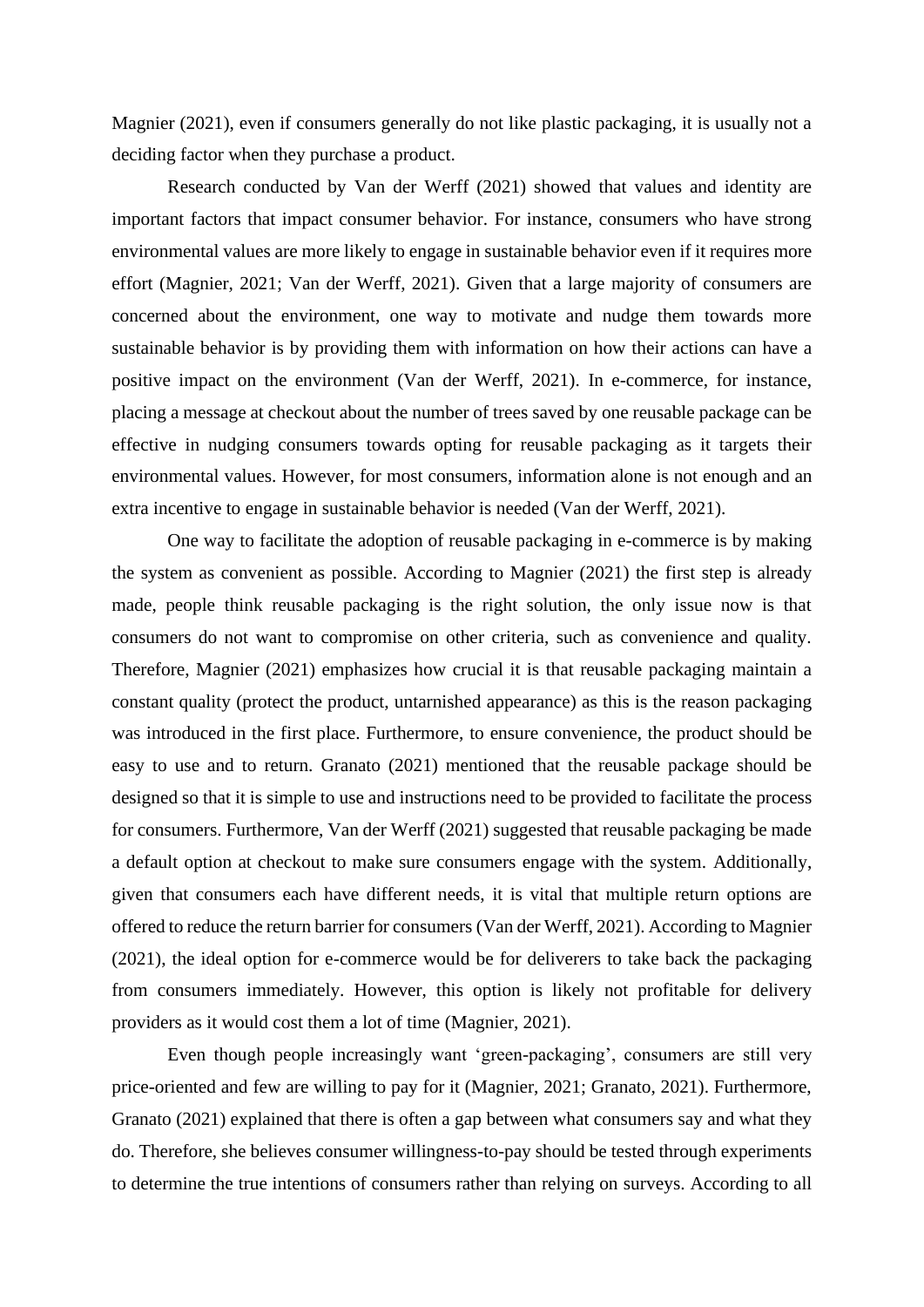three researchers, a deposit system would work best for reusable packaging as most consumers are already accustomed to this system for glass bottles (Magnier, 2021; Van der Werff, 2021; Granato, 2021). Additionally, a deposit system is an effective monetary incentive to return the packaging given that people dislike losing money (Magnier, 2021).

According to Van der Werff (2021), another way to ensure consumers return the packaging is through indirect queues from the packaging itself. An experiment conducted by Van der Werffshowed that when cups were designed to look more 'sustainable', their recycling rate more than doubled. Van der Werff (2021) and Granato (2021) both suggest that reusable packaging in e-commerce should have a 'sustainable' design with natural colors and a natural feel so that consumers are implicitly reminded of the reuse behavior associated with the package. Furthermore, according to Granato (2021), combining implicit with explicit queues has the largest impact on consumers. For example, this is done by explaining to consumers that the packaging feels or looks a certain way because it is made from recycled material (Granato, 2021).

## *5.2. Companies*

# *5.2.1. Perspective of E-commerce players (using reusable packaging)*

From the seven companies interviewed, five mentioned that their main motivation to implement reusable packaging in their business was to reduce their environmental impact (EPR 2, 2021; EPR 3, 2021; EPR 5, 2021; EPR 6, 2021; EPR 7, 2021). Given that all five companies have sustainability in their DNA, they mentioned the importance of integrating sustainability in all parts of their business, not just the product itself. One interviewee mentioned that if you want to start a business in this day and age, you have to integrate sustainability from the start to ensure your survival (EPR 7, 2021). Another two interviewees were extremely concerned about the amount of packaging waste generated in e-commerce and strongly believed reusable packaging was a logical solution to this problem (EPR 3, 2021; EPR 6, 2021).

The companies interviewed were overall very satisfied with the reusable packaging system. Numerous companies mentioned that the shape and size of the packaging is convenient, sturdy enough to keep products protected, and easy to use and clean (EPR 3, 2021; EPR 5, 2021; EPR 7, 2021). Furthermore, a major advantage for companies is that the packaging provider takes care of all the logistics around the packaging (EPR 3, 2021; EPR 6, 2021; EPR 7, 2021). This is especially convenient for smaller companies that don't have the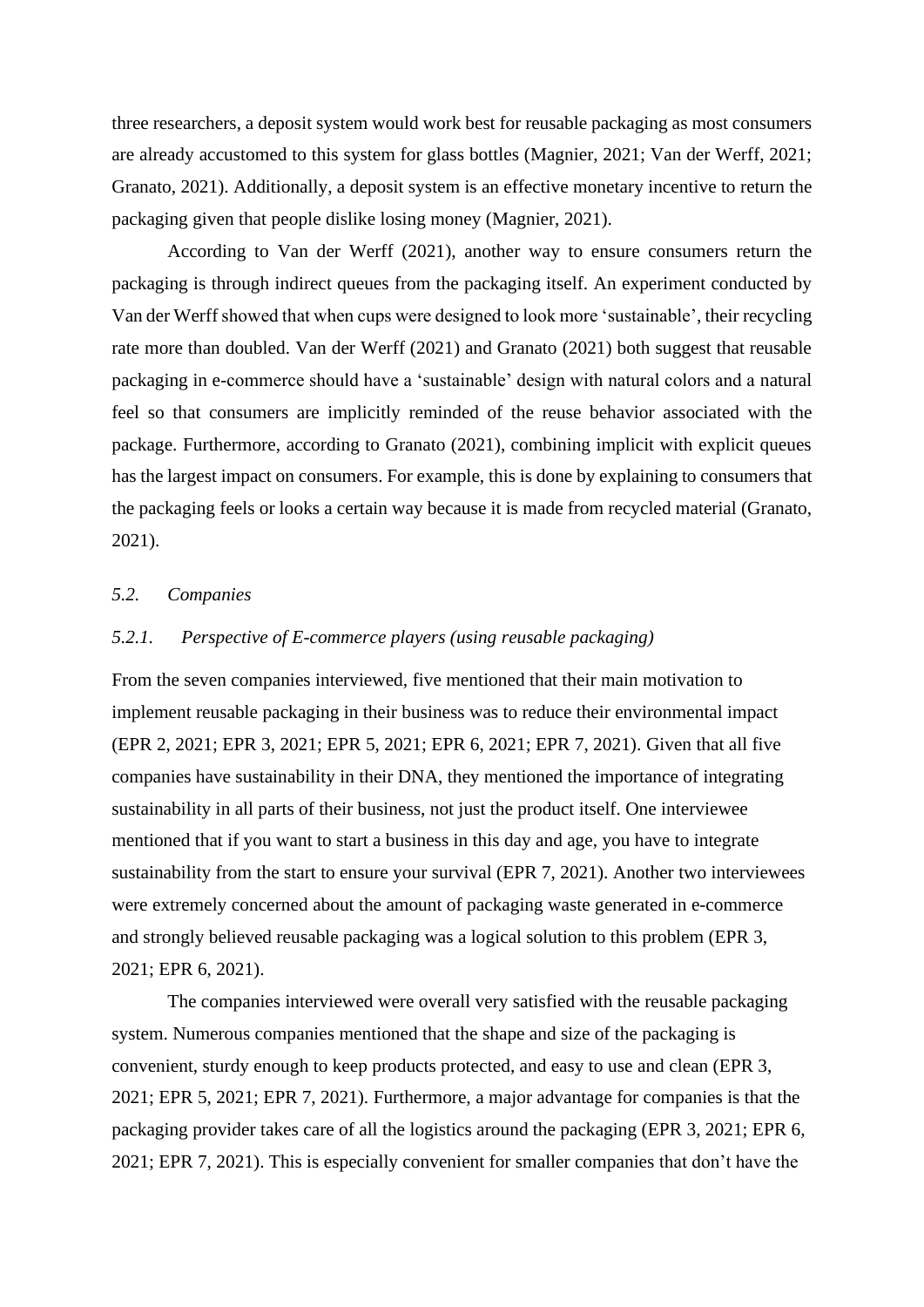resources to take care of the logistics themselves (EPR 6, 2021). On the other hand, one barrier that was repeatedly mentioned is the relatively high cost of reusable packaging (EPR 3, 2021; EPR 6, 2021; EPR 7, 2021). The price was considered reasonable compared to the services offered, however, for companies that sell less expensive products, it is impossible to include 2-3 euros packaging costs in the price as this comes off their margin (EPR 3, 2021). Another barrier is the lack of an efficient system for companies to track the return rate of the reusable packaging, which would help them determine if more actions need to be taken to motivate consumers to return the packaging (EPR 3, 2021; EPR 7, 2021). Lastly, certain companies feel like they must make a trade-off between esthetics and sustainability (EPR 2, 2021; EPR 4, 2021; EPR 7, 2021). For example, two companies explained that the unboxing experience is less appealing because the reusable packaging cannot be branded/customized, which is important on social media (EPR 2, 2021; EPR 4, 2021). However, another interviewee remarked that sustainability is more important than esthetics and that the reason we have so much waste is because brands focus too much on their branding (EPR 6, 2021). In his opinion we need to keep packaging sustainable and simple (without logos etc.) to facilitate reuse and recycling (EPR 6, 2021).

Interestingly, from the companies interviewed, there appears to be differing views on consumer interest in sustainability. For example, one company explained that their consumers are not very aware of sustainability, but that this is slowly starting to change (EPR 3, 2021). Another company mentioned that their consumers do not seem to be concerned about packaging waste and are not asking for more sustainable packaging (EPR 4, 2021). In contrast, one interviewee explained that consumers are increasingly asking for more sustainability and transparency from companies which is why they found it important to offer reusable packaging as an option (EPR 5, 2021). Another interviewee mentioned that if sustainable consumers are your target group, reusable packaging is a major advantage because as a company you hope that the consumer will buy from you again and that they will spread the word on the sustainability initiative of your company (EPR 6, 2021).

The majority of companies interviewed said they receive very little feedback from consumers about the reusable packaging. However, the feedback they do receive is generally positive. A number of companies mentioned that their consumers are very happy that the sustainability of the packaging is also addressed, not only of the product (EPR 1, 2021; EPR 5, 2021; EPR 7, 2021). Consumers are generally also glad to see their pile of waste diminishing at home and perceive this as an incentive to continue ordering products with reusable packaging (EPR 2, 2021). Furthermore, two companies mentioned that consumers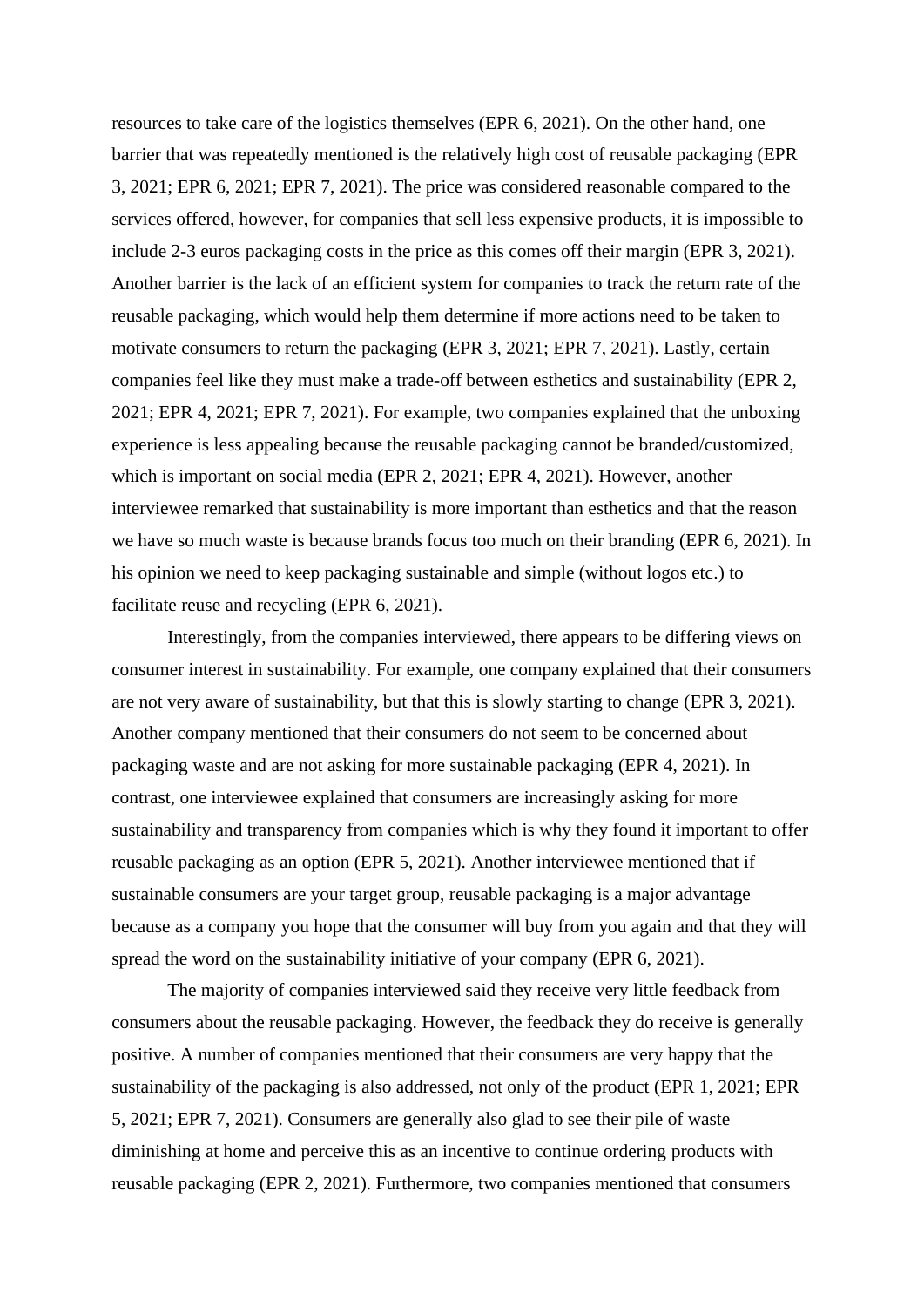are enthusiastic about receiving their products in a reusable packaging because they are unfamiliar with the system and enjoy the new unboxing experience (EPR 5, 2021; EPR 3, 2021). An interviewee explained that offering reusable packaging has also triggered the interest of their consumers and incentivized them to research the environmental impact of packaging (EPR 3, 2021). In general, consumers also find the reusable packaging easy to use and return. One company said that their consumers really enjoyed the option of sending back the packages via mailbox (EPR 2, 2021). Consumers also never complain about damaged products, meaning the reusable packaging is sturdy enough to protect the goods (EPR 4, 2021; EPR 4, 2021). However, the only point of critique from consumers is that the reusable packaging sometimes needs to be shipped to another country for cleaning, which is perceived as paradoxical (EPR 2, 2021; EPR 3, 2021).

From the companies interviewed, three have made reusable packaging their standard delivery method while two have made it optional for clients during checkout. Companies that offer reusable packaging as an option argue that consumers who actively choose/pay for reusable packaging are more likely to return it, while consumers who receive a reusable packaging without asking for it might not have the motivation to return it (EPR 5, 2021). One of these companies mentioned that 20% of their clients opt for reusable packaging while the other company had an 80-90% opt-in rate (EPR 4, 2021; EPR 5, 2021). The company with the higher opt-in rate explained that they share the cost of the packaging with the consumer instead of making the consumer pay for everything. In their opinion, splitting the costs reduces the financial barrier for consumers and gives them just enough incentive to return the packaging (EPR 5, 2021). On the other hand, a company that offers reusable packaging as a standard delivery method explained that if consumers believe in their products, they should also believe in reusable packaging because it's part of the company's vision (EPR 3, 2021). Companies that offer it as a standard option either take on the price of the packaging themselves because they don't believe consumers should pay for it, or make the consumer indirectly pay for it by integrating the costs in the product price (EPR 3, 2021; EPR 6, 2021; EPR 7, 2021). However, two of these companies are struggling with incentivizing consumers to return the packaging (EPR 3, 2021; EPR 6, 2021). One of them has a 50% return rate and explained that this is probably because certain consumers cannot be bothered to return the packaging since they didn't choose for it themselves (EPR 6, 2021). Other companies have tried to incentivize consumers to return the packaging by offering a 10% discount on their next purchase or sending automated emails to remind consumers to return the packaging (EPR 4, 2021; EPR 7, 2021).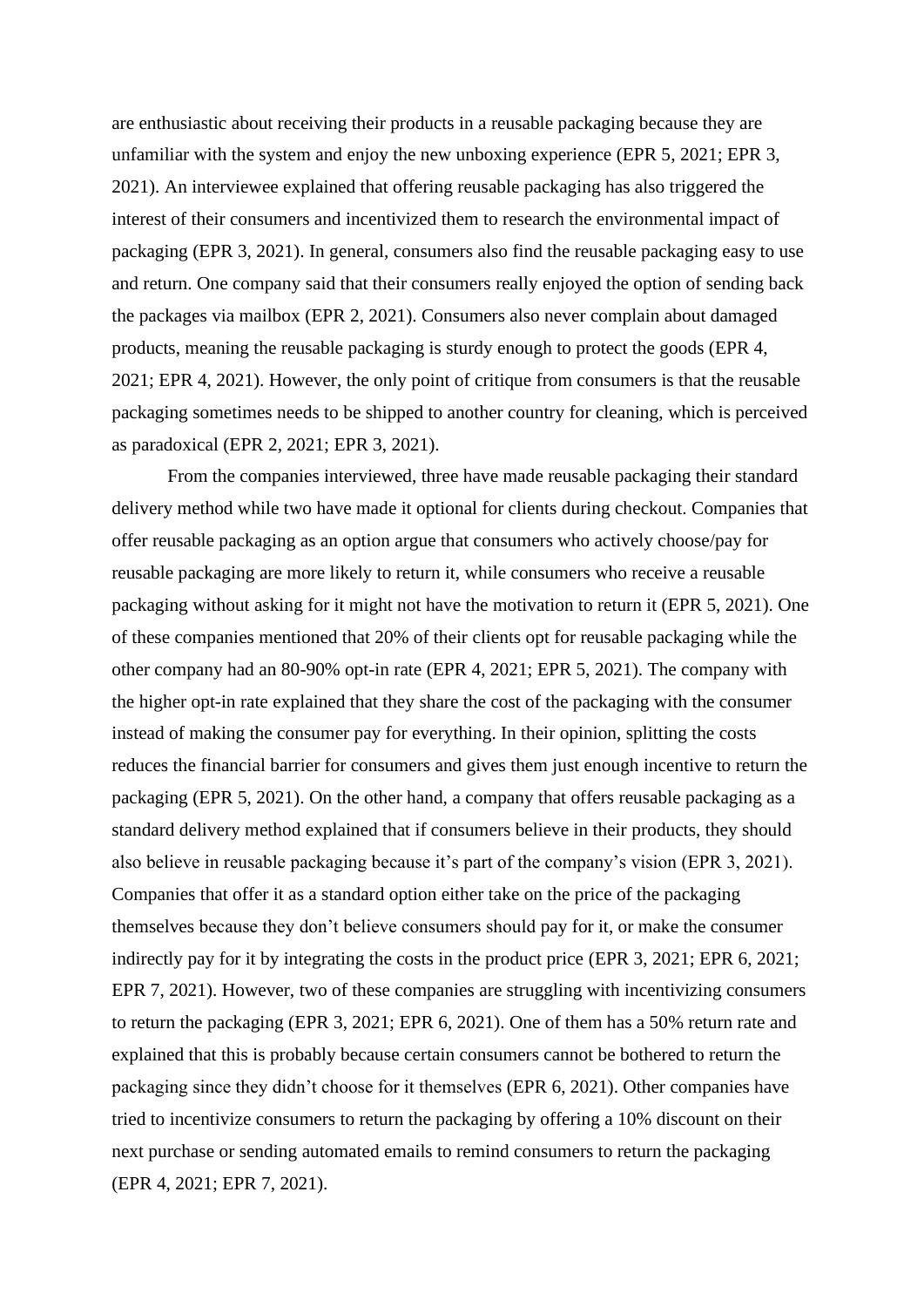### *5.2.2. Perspective of E-commerce players (not using reusable packaging)*

From the four companies that filled in the company survey, three operate in the 'home' sector and one in the 'electronics' sector. Their top priorities regarding the implementation of their sustainability strategy for the coming years included: transport, product returns, environmental footprint, and packaging. Furthermore, when asked about how satisfied consumers are with the current packaging on a scale of 1 (very satisfied) to 5 (not satisfied at all), 50% voted 3 and 50% voted 4. As is visible from *Figure 1*, the most common complaints consumers have about the current packaging offered by these companies are: 'too much filling material', 'packaging damaged/product damaged', followed by 'too much packaging' and 'not sustainable'.



**Figure 1.** Complaints companies receive about their packaging

In the second part of the survey, questions differed for companies using reusable packaging and not using reusable packaging. However, none of the four companies that filled out the survey had used reusable packaging in the past. After giving a brief description of reusable packaging, 50% of respondents said they saw it as a promising solution to make the deliveries in e-commerce more sustainable, while the other 50% did not. One company explained that reusable packaging is not suitable for delivering furniture, while another company said they only saw it as a promising solution for the B2B market but not B2C. Second, a question was asked about what would motivate these companies to implement reusable packaging in their business. As depicted in *Figure 2*, the most recurring answers included: 'demand from consumers', 'proof of a good business case', followed by 'proof that it has a real environmental impact' and 'if it's mandatory by law'. One company added that they would be motivated if there was a well-functioning collection system. Third, companies were asked what they perceived as barriers to implementing reusable packaging. 75% of respondents mentioned 'complexity of return logistics', 75% also said 'complexity for consumers (less convenience)'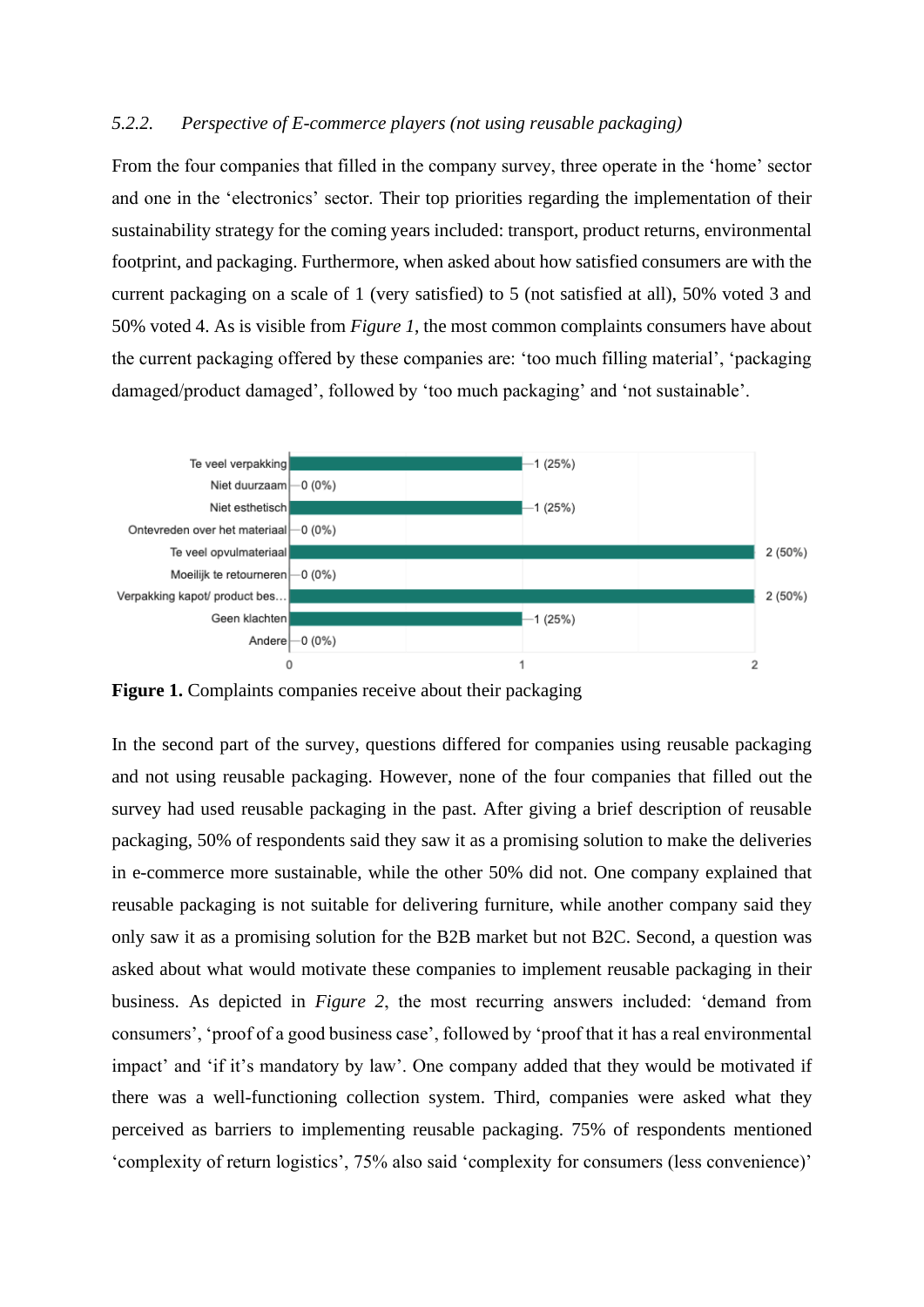and 50% mentioned 'extra costs'. Lastly, when asked about what their consumers would think of reusable packaging, one respondent said that consumers would feel like there's another thing they 'have to do', another respondent thought consumers would welcome the idea, while another one had no idea what consumers would think.



**Figure 2.** Motivating factors to implement reusable packaging in business

In addition to the survey, one Dutch company in the 'bedding' sector was interviewed. This company is very aware of their environmental impact and was starting to look into reusable packaging options to contribute to a reduction in plastic waste. First, one major complaint they received from consumers is the amount of plastic packaging around their products (EPT 1, 2021). However, the company considered this a necessary step to ensure the products would not get dirty or damaged by the rain (which in their opinion was more likely with cardboard packaging) (EPT 1, 2021). Second, the company mentioned that if they were to implement a reusable packaging system, the consumer should not have to pay for it, the packaging should preferably not be made from plastic, and the packaging should be very convenient and easy to use for consumers (EPT 1, 2021). The interviewee explained that most consumers buy their products because they are esthetically pleasing, therefore, she was not willing to compromise design/esthetics for sustainability (EPT 1, 2021). Lastly, one problem that worried her was the long-term state of the reusable packaging and how to ensure it always arrives at the consumer in a good condition with no signs of usage (EPT 1, 2021).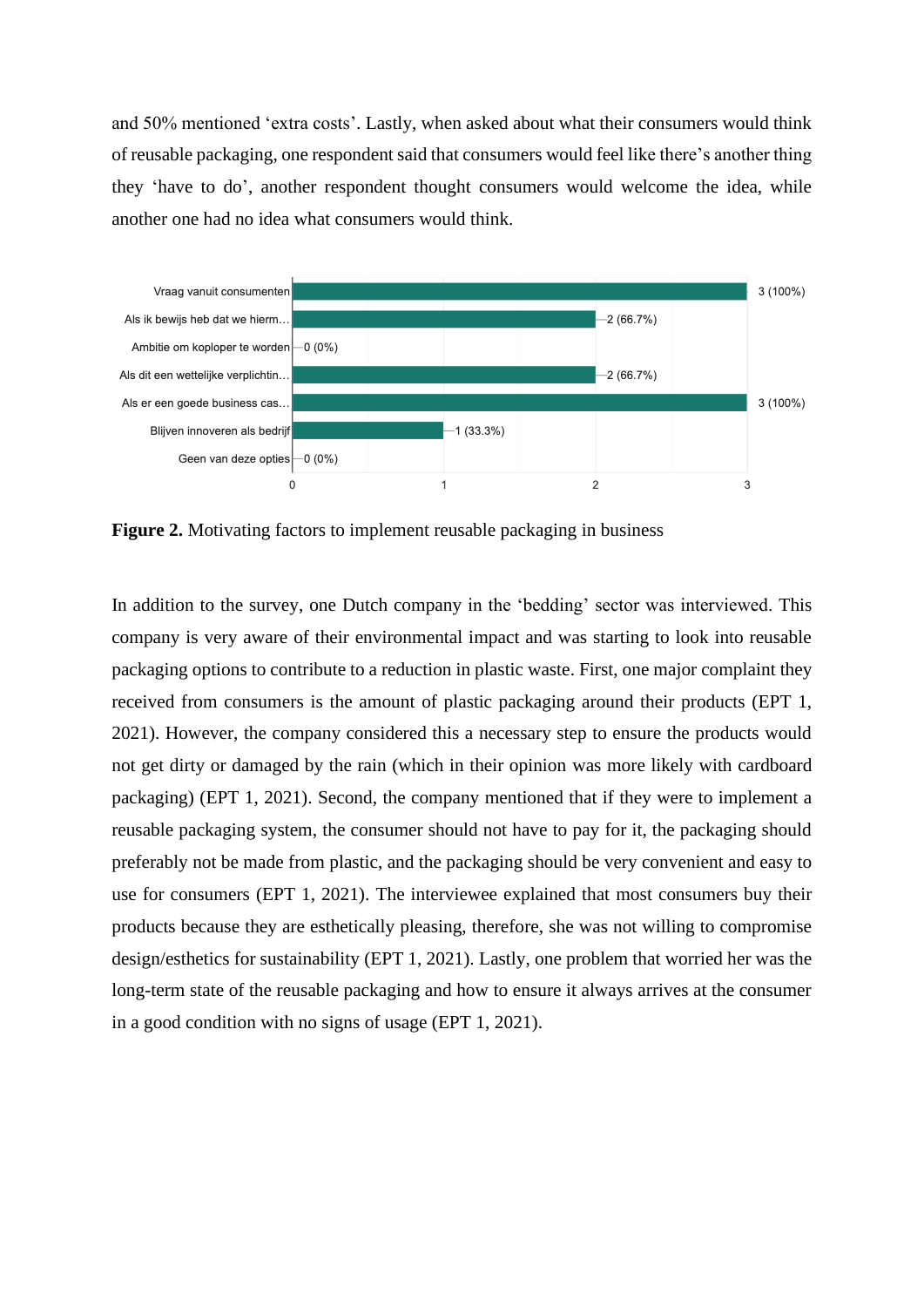#### *5.3. Perspective of consumers*

The consumer survey was closed approximately a month after being sent out and 257 responses were amassed. From the total number of respondents, 160 identified as female and 89 as male. Additionally, as is visible from *Figure 3,* the largest percentage of respondents fell in the age group of 25-34 (37%) and 35-44 (27.6%). Furthermore, when asked about how sustainable their lifestyle is on a scale of 1 (not sustainable) to 5 (extremely sustainable), 41.2% of consumers gave themselves a 3 and 47.5% gave themselves a 4. This shows that the majority of respondents consider themselves relatively sustainable.



**Figure 3.** Age group of respondents

When looking at the first part of the survey, which addresses general questions on E-commerce, we see that 58.4% of respondents prefer shopping in a physical/brick-and-mortar shop while 41.6% prefer shopping online. Furthermore, 55.6% of consumers order products online on a monthly basis, 28% weekly, and 16.3% yearly. The products that consumers purchase most frequently online are fashion items (54.9%) and electronic devices (49.4%).

When asked about the main advantages of online shopping, the top three answers included convenience (e.g. home delivery, saves time, no travelling), larger product assortment, and rapid delivery. When asked about the largest disadvantages of online shopping, numerous answers were given. First, the disadvantage that was mentioned the most by consumers was not being able to see and try on the products. Second, the amount of packaging used & waste generated, and the environmental impact of the transport/return of products were mentioned equally often as a problem with e-commerce. Third, consumers complained about the long delivery time for certain packages and the hassle of returning products (e.g. re-packing product, printing new label, finding a return location).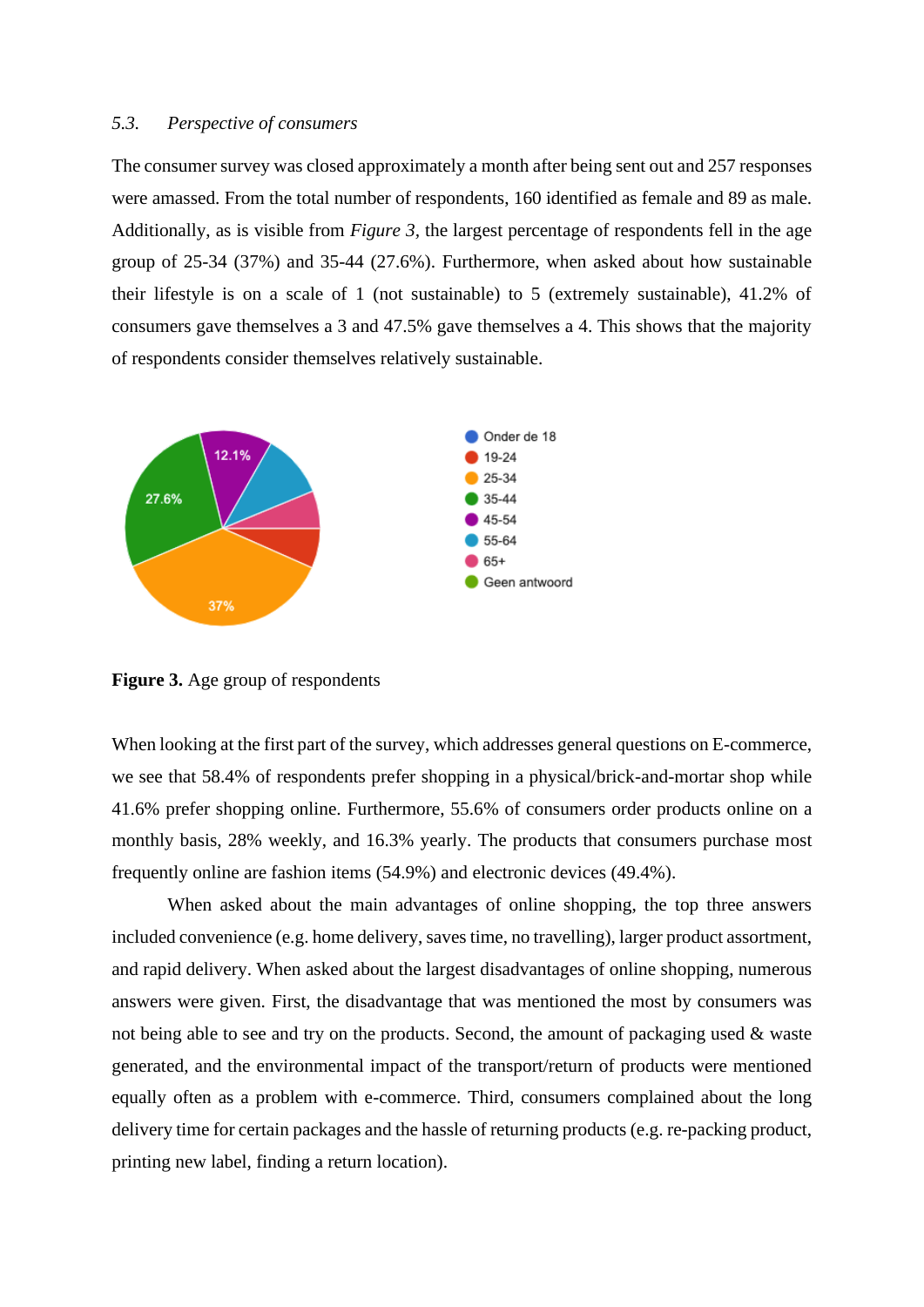The last question in the first part of the survey asked participants what they thought of the current packaging their products are delivered in. As depicted in *Figure 4,* 63.8% of participants are dissatisfied with the current packaging, 26.8% are satisfied, and 9.3% don't have an opinion. When asked to provide an explanation for their choice, the majority of dissatisfied participants mentioned the large amount of waste generated from the packaging and the unnecessarily large size of the packaging. For example, some customers complained about receiving extremely large boxes, or even multiple boxes, for small products. Additionally, a smaller, but significant, number of customers also discussed the lack of reusable and recyclable packaging. It is also important to note that numerous participants expressed great dissatisfaction regarding the amount of plastic used in the packaging and filling material. According to the consumers, plastic is seen as an undesirable material which harms the environment and should be used as little as possible in packaging.

On the other hand, consumers that are satisfied with the current packaging had two major reasons for this. First, consumers mentioned that their products are always well packaged in sturdy boxes, which protects the content well. For example, one participant explained that his products are usually delivered in a lot of packaging but that this is necessary to ensure the goods are not damaged. Second, numerous consumers were satisfied with the packaging because they believe it has become more sustainable in recent years. More specifically, consumers are delighted to see that a lot of companies have started to make use of cardboard and paper to replace the plastic used in packaging and filling material.



**Figure 4.** Consumer opinion on current packaging in e-commerce

In the second part of the survey, a description of reusable packaging for e-commerce was provided and questions were asked more specifically on this topic. First, when asked if they would want reusable packaging as an option during checkout, 95.3% of consumers said yes, while only 2.3% said 'no' and another 2.3% had no opinion on the question. Next, participants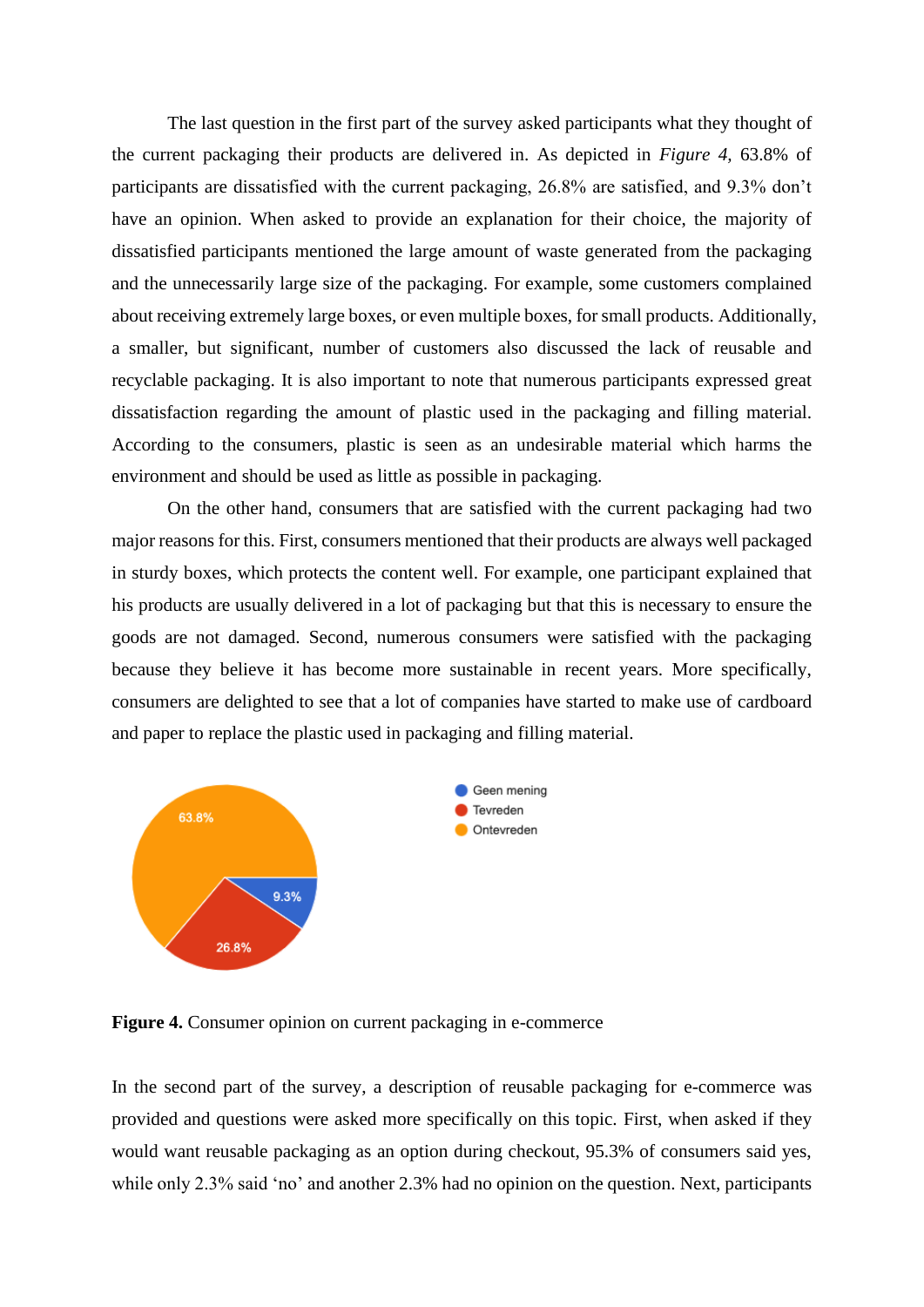were asked what requirements the reusable packaging must meet. The results show that the most important requirement for a reusable package is that it's sturdy and protects the products well. The second most important requirements include 'easy to use/return' and 'sustainable/environmentally friendly'. For example, consumers explained that it should be easy to understand how to fold and send back the packaging and that it shouldn't require too much time. Furthermore, numerous consumers were adamant about the fact that the reusable packaging should use the least amount of plastic possible and preferably make use of recycled/biodegradable cardboard. The other two elements that are important for consumers are 'cleanliness/hygiene' and 'pliability' of the packaging. Consumers find it important that the reusable packaging is easily foldable so that it doesn't take up too much space when stored inhouse.

The last two questions in the second part of the survey focused on willingness-to-pay. Participants were presented with four options and could choose for which options(s) they would choose reusable packaging. Looking at the results, we see that 77% of respondents would choose for reusable packaging if it was offered for free at checkout, 73.5% of respondents would choose for it if they had to pay a small deposit, 48.6% if they had to pay a small fee at checkout, and 1.6% would not choose reusable packaging in any of the three cases. Lastly, when asked how much extra they would be willing to pay for a reusable package (including return costs), 46.3% said 1-2 euros, 26.1% said less than a euro, 15.2% chose for 0 euros, 11.7% chose for 2-5 euros, and 0.8% said more than 5 euros (see *Figure 5* below).



**Figure 5.** Consumer willingness-to-pay

In the final section of the survey, we wanted to test which return method(s) participants found the most appealing. Four return scenarios were presented and for each scenario participants had to decide if they would opt for the 'traditional packaging' or 'reusable packaging'. In the first scenario (*Figure 6),* where consumers could directly return the reusable packaging to the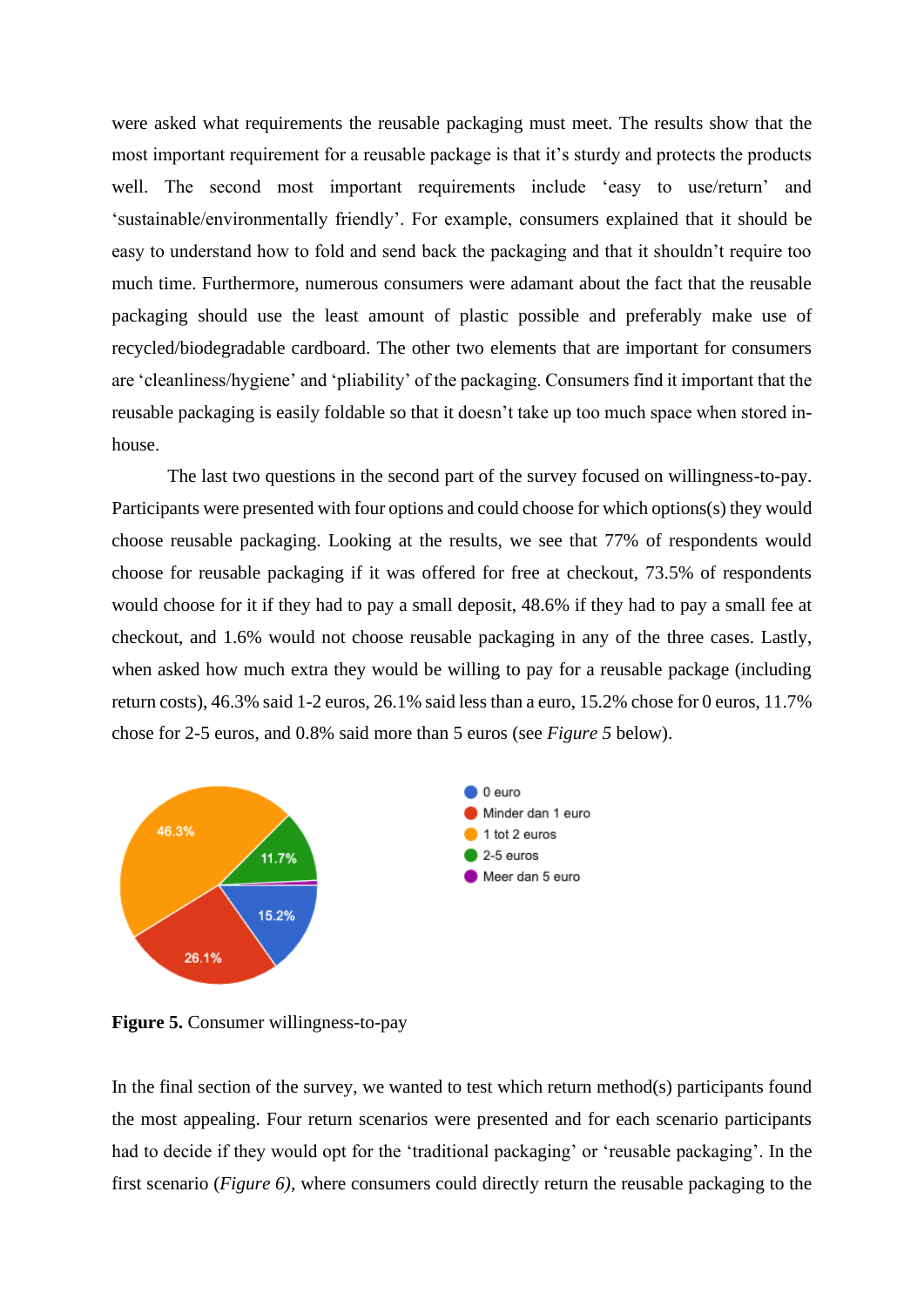delivery man, 91.4% of participants chose the reusable packaging and 8.6% the traditional packaging. In this scenario, the main reasons for choosing reusable packaging were 'sustainability' and 'convenience' (saves time, saves storage place at home, no complicated return process). However, many participants from both categories also mentioned drawbacks to this option. The most common drawbacks included: having to be at home for the delivery, insufficient time to check/try-on the product, impractical for the delivery man, and difficult to return products without the packaging.

In the second scenario (*Figure 7*), where participants could return the reusable packaging with the next delivery of an online-purchased product, 86% of participants chose for the reusable packaging and 14% for the traditional packaging. From the respondents that chose reusable packaging, some said it was a very practical return method because it gives sufficient time to check the product, and, if needed, allows the consumer to return the product in the same packaging. However, others mentioned they would only use the reusable packaging if they shopped at the same store on a regular basis, if they could return the packaging to multiple delivery services, or if the packaging itself didn't take up a lot of space at home. Participants who chose for the traditional packaging either did not shop online often and therefore would have had to store the reusable packaging for a long time or did not regularly shop at the same store.

In the third scenario (*Figure 8*), participants could return the reusable packaging at a return point such as a local supermarket. Here, we see that 89.1% of consumers chose for the reusable packaging option and 10.9% chose for the traditional packaging. Consumers that chose for the reusable packaging mentioned that this return option is very convenient for people who cannot be at home for their deliveries and because the supermarket is a place that everyone goes to on a weekly basis. However, some consumers did note that the reusable packaging should be light and easy to transport, and that there should be sufficient return points to minimize travel time. The consumers that opted for traditional packaging said that returning the reusable packaging at a return point demanded too much effort/time and that it was 'another thing' they needed to remember to bring back in addition to glass, cardboard etc.

In the last scenario (*Figure 9*), where participants could return the reusable packaging via a mailbox, 74.3% chose the reusable packaging and 25.7% chose the traditional packaging. Even for the consumers who chose reusable packaging, this return option appeared to be the least attractive. Some consumers mentioned that it was handy because mailboxes can be found everywhere, however, many consumers were unsure if it would fit in the mailbox, skeptical of the environmental benefit due to the additional transport, and believed it was less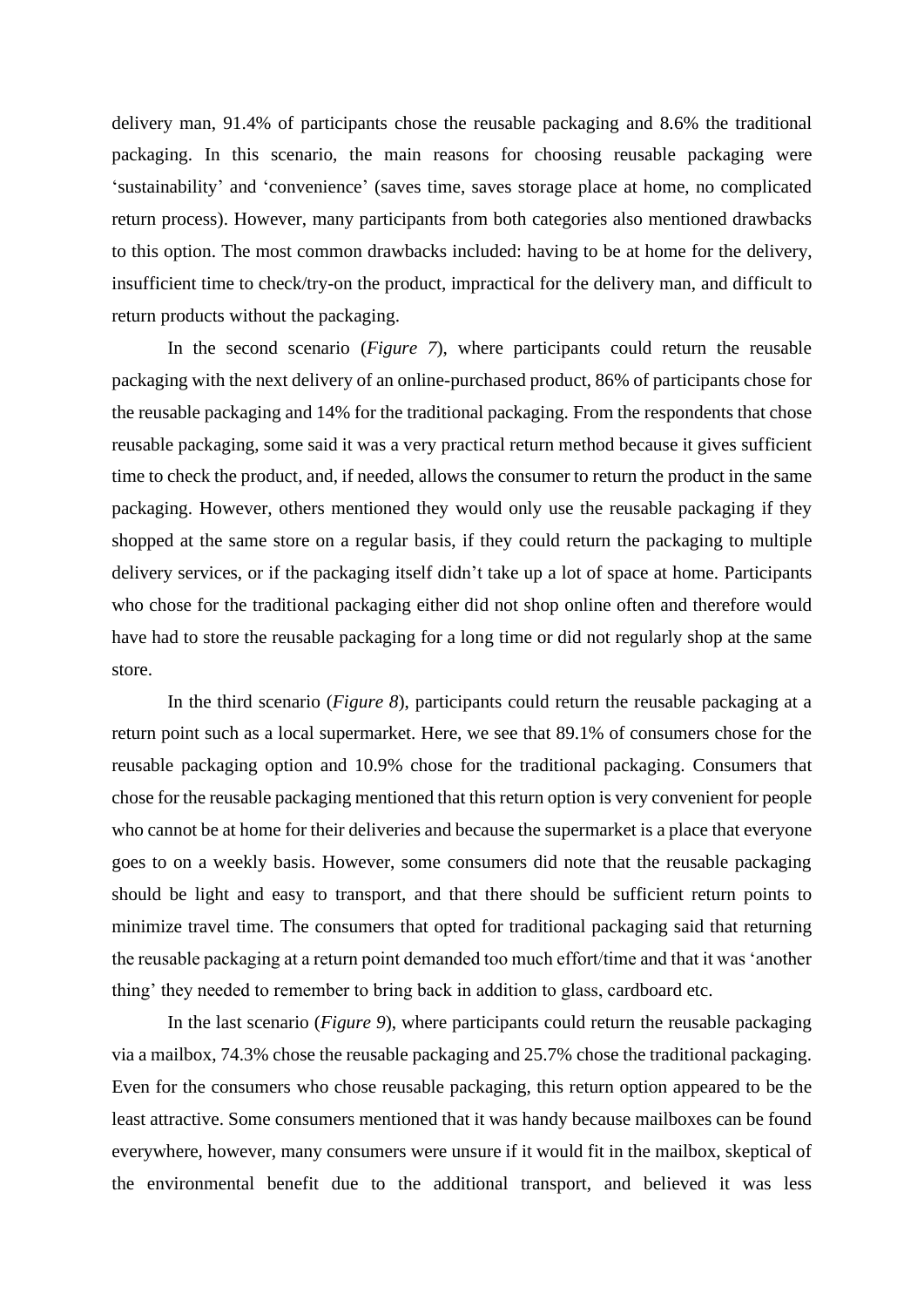convenient/required more effort. Furthermore, consumers who chose for the traditional packaging said it would cost them too much effort to find a mailbox, did not want to pay additional costs to send back the reusable package, and were afraid this option would contribute to higher GHG emissions.

86%



**Figure 6.** Return option: direct return to deliveryman

**Figure 7.** Return option: return with next online purchase

 $14%$ 

Huidige  $\bullet$  Herbruikbaar



**Figure 8.** Return option: return at return point

**Figure 9.** Return option: return via mailbox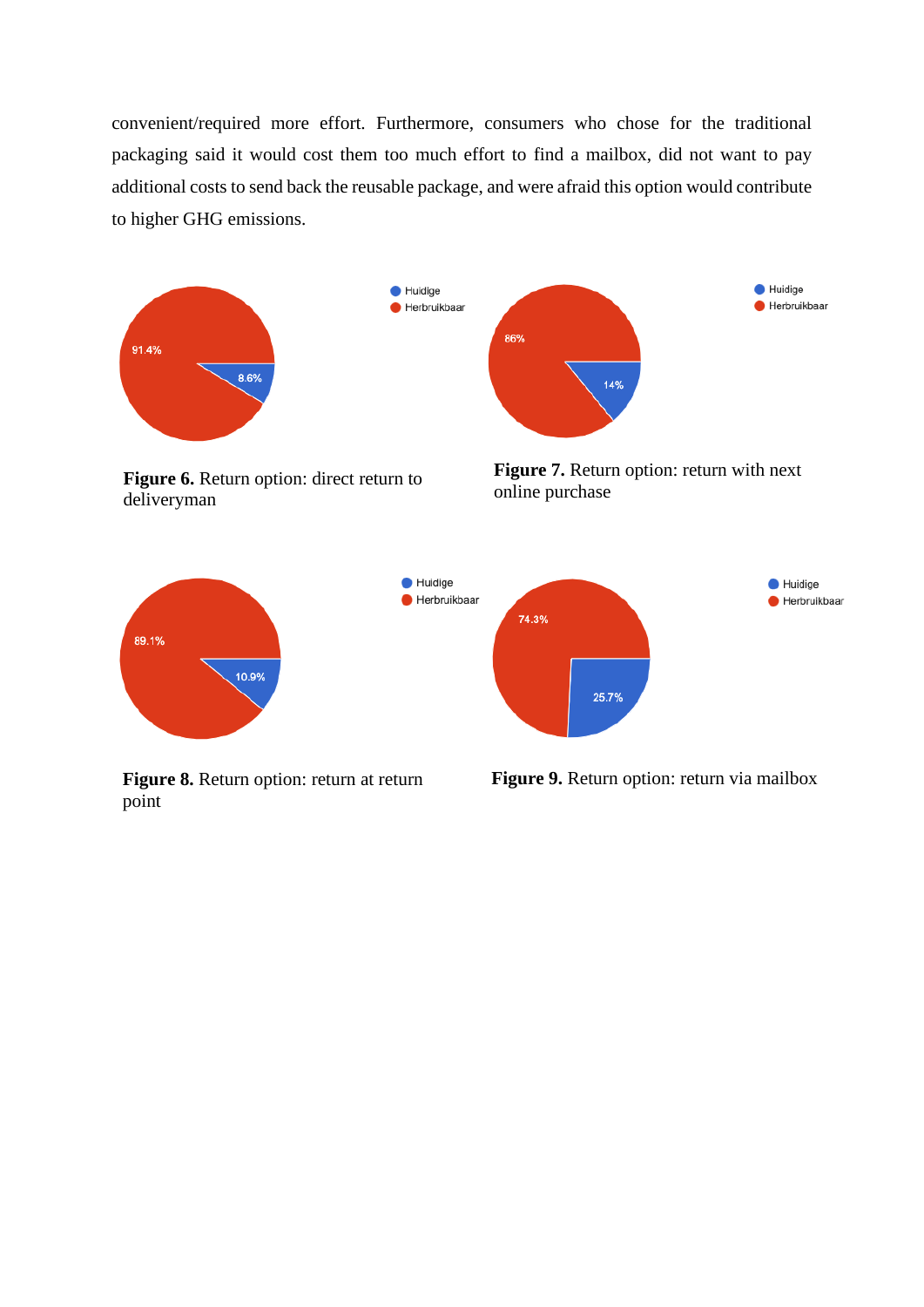#### 6. **Discussion**

## *6.1. Comparison of findings to the wider academic literature*

Similarly to Magnier & Gil-Pérez (2021), our results show that consumers are dissatisfied about the current packaging and are generally very positive about reusable packaging. For instance, in our consumer survey, 95.3% of consumers said they would want reusable packaging as an option during checkout. However, contrary to the findings of Nguyen et al. (2020), we found that the esthetics and design of reusable packaging was not important to consumers. This is most likely because packaging in e-commerce does not stay at a consumers' home for a long time, therefore there is less need for it to look visually appealing. Additionally, consumers that purchase products online are accustomed to receiving their orders in simple cardboard boxes and plastic envelopes. Furthermore, like Boz et al. (2020), Nguyen et al. (2020), and Orzan et al. (2018), we found that consumers have a very negative image of plastic packaging and consider cardboard and paper as sustainable alternatives. Just like Wandosell et al. (2021), our findings also suggest that consumers believe reusable packaging should use the least amount of packaging possible and preferably be recyclable/biodegradable.

Research conduced by Orzan et al. (2018) and Wandosell et al. (2021) showed that even though consumers are positive about reusable packaging, few are willing to pay for it. In contrast, even though some consumers in our study were concerned about the price of reusable packaging, the majority showed a relatively high willingness-to-pay. For example, 73.5% of respondents said they would choose reusable packaging if they had to pay a small deposit and 48.6% if they had to pay a small fee at checkout. Furthermore, 46.3% were willing to pay 1-2 euros, 26.1% less than 1 euro and 11.7% 2-5 euros, while only 15.2% said they would pay 0 euros. However, this is probably also because we asked consumers via a survey and there is generally a gap between the intentions and actions of people.

In accordance with academic literature on sustainable/reusable packaging, we found that convenience has a large impact on consumer behavior. For example, Madria & Tangsoc (2020) and Babader et al. (2016) found that packaging should be easy to use for consumers and should not require too much effort. This was also reflected in our results given that 'easy to use/return' was the second most important criteria for consumers regarding reusable packaging. Furthermore, in our consumer survey we found that certain return options were unfavorable for consumers because they required more time, effort, or travelling.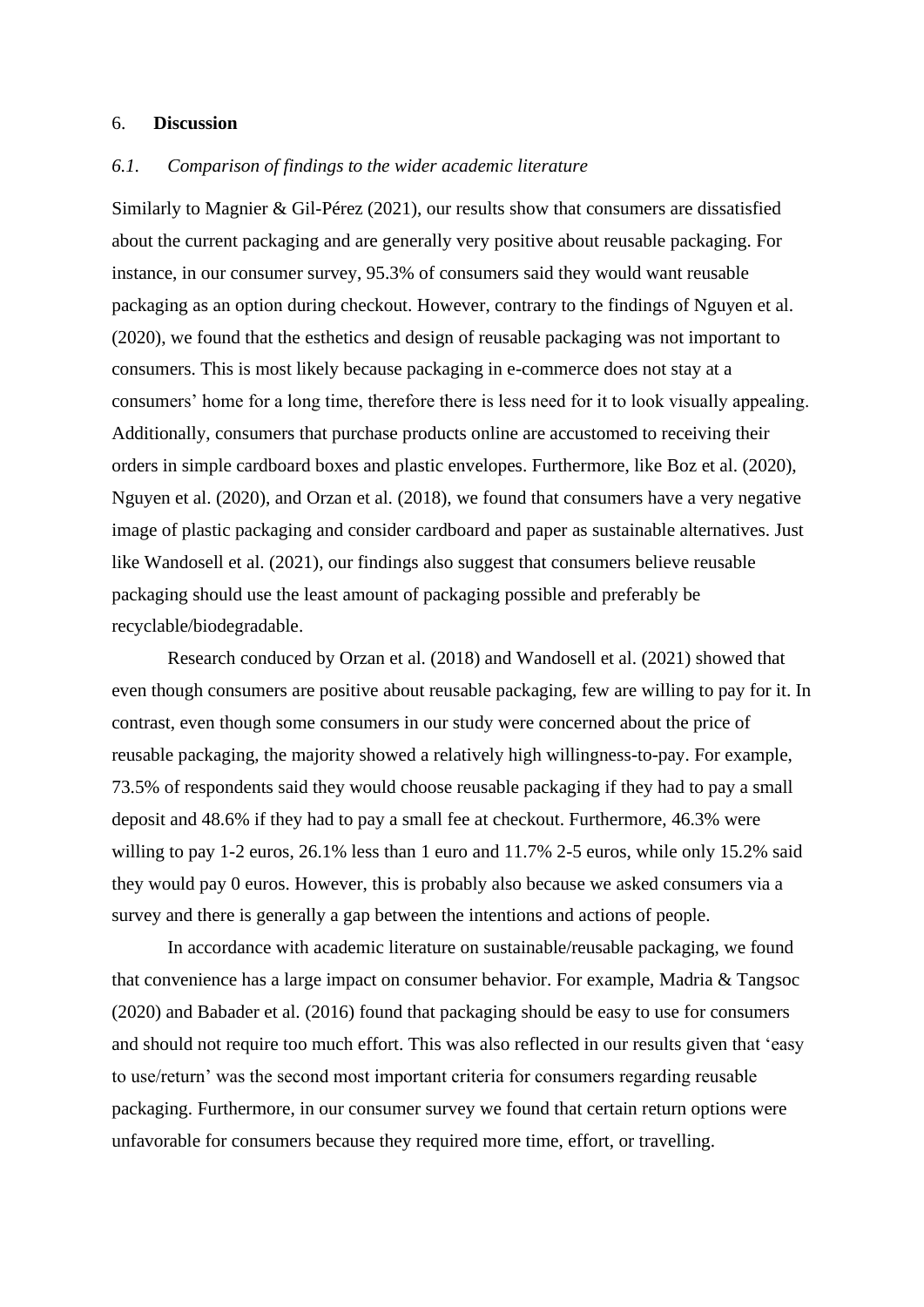## *6.2. Significance of findings for implementing a pilot project*

The results from the consumer survey show that consumers all have different needs and reasons why they prefer a certain return method. For example, certain consumers prefer returning the packaging to the deliveryman because it saves them storage space and time, while others prefer returning the packaging at a return point, such as a supermarket, because then they do not have to be home for their delivery. As Magnier (2021) had predicted in her interview, the majority of consumers in our survey did prefer to return the packaging directly to the deliveryman (91.4%), however, the other options were also very popular. Given that convenience is rudimentary for consumers, it is important that packaging providers and companies consider offering consumers multiple return options to incentivize consumers to engage with reusable systems. Knowing this, it could be inciteful to test various return methods during a pilot and ask consumers how they experience them in real life, given that a survey is only based on hypothetical scenarios and consumers cannot factor in all the elements at play.

Interviews revealed that e-commerce companies are very concerned about the esthetics of the packaging and the unboxing experience for consumers. However, as mentioned by Magnier (2021) and Granato (2021), and as shown in the consumer survey, the design of the packaging in e-commerce is not a priority or an issue for consumers. Nonetheless, consumers did express concerns regarding the hygiene/cleanliness, sturdiness, and foldability of the reusable packaging. Thus, when implementing a pilot project, it is not crucial to invest in the esthetics of the packaging, however, the packaging should be in good condition with no/little signs of usage, protect the products, and require little storage space when empty. Furthermore, to get companies on board, it is important to share the results of the consumer survey to show them that consumers care about the sustainability of packaging, that they are interested in reusable alternatives, and that the practical aspects of the packaging are more important than the esthetics.

For a reusable packaging pilot project to be successful, it is crucial to achieve a high return rate. If the packages are not returned by consumers, the whole concept of reuse falls apart. Therefore, Granato (2021), Magnier (2021) and Van der Werff (2021) suggest a deposit system would work best to incentivize consumers to return the packaging because people hate losing money. Additionally, consumers are already accustomed to deposit systems in the Netherlands because they already do it with glass. Interestingly, none of the companies interviewed that use reusable packaging make use of a deposit system. One of the companies that offers reusable packaging as a paid opt-in option mentioned achieving an 80- 90% return rate because consumers actively choose for the packaging and thus are generally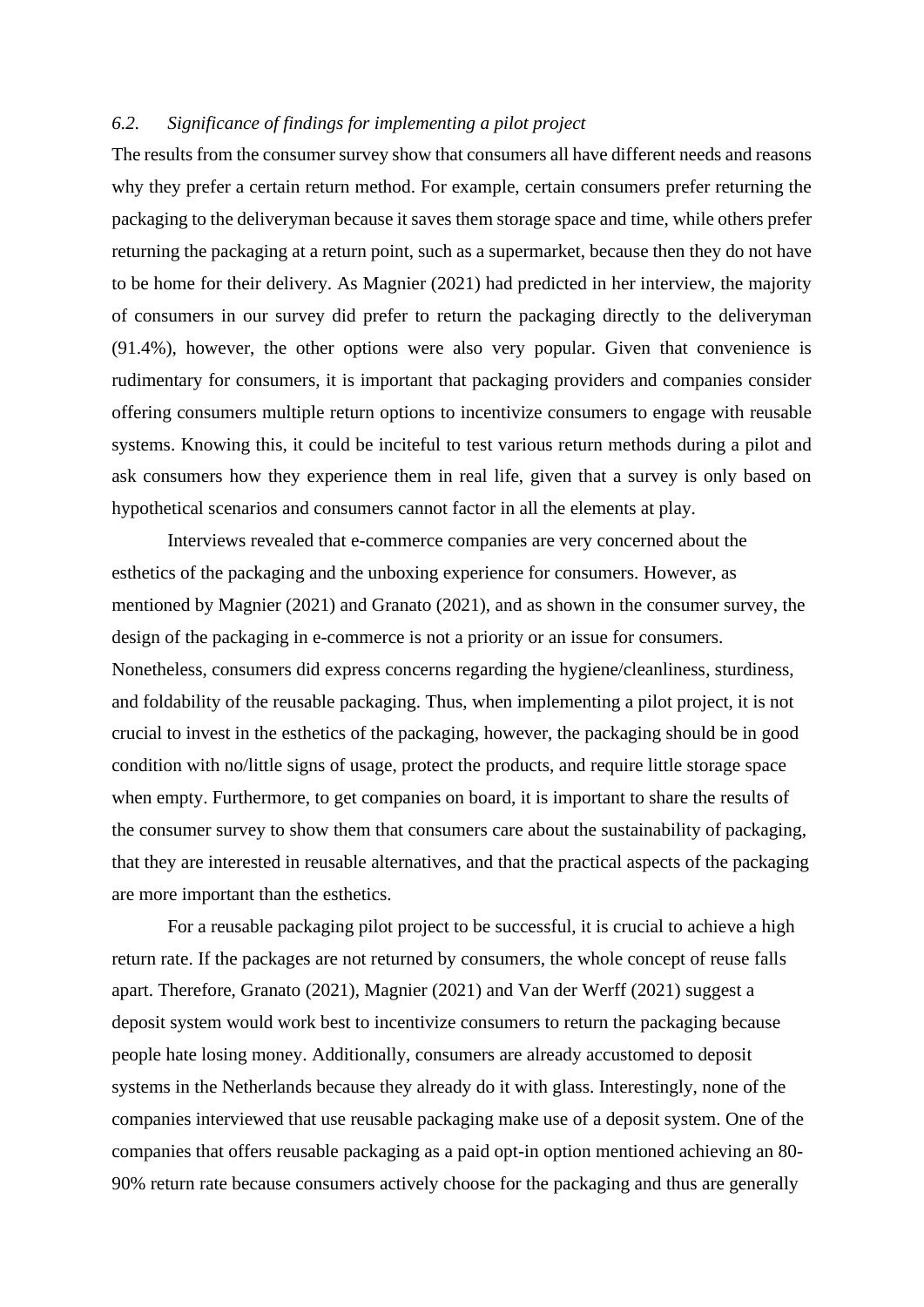willing to return it. However, the companies that offer reusable packaging as a default option mentioned struggling with a low return rate because certain consumers might get the packaging even though they never asked for it and thus will not bother to return it. Given that deposit systems and 'opt-in' options appear to be the most promising systems at achieving a high return rate, it could be interesting to test them both during a pilot to see which method yields the best results.

Lastly, providing clear communication/information to consumers during a pilot is crucial to motivate them to use reusable packaging and to facilitate their engagement with the system. First, as explained by Van der Werff (2021) and Granato (2021), the majority of consumers care about the environment, therefore, explaining to them the environmental importance of reuse will speak to their values and incentivize them to choose reusable packaging. Second, providing clear use and return instructions on the packaging will reduce the inconvenience barrier for consumers and require them less effort to return the packaging. Third, consumers currently have a very negative view of plastic packaging due to the framing of plastic in media. However, it is important to explain to consumers that cardboard is not per se a more sustainable option because it has a large environment footprint and requires a lot of raw materials. Furthermore, plastic is a more durable material than cardboard and can endure multiple reuse cycles. This information is important to share with consumers because numerous reusable packaging options in e-commerce are made from recycled plastic and we do not want consumers to have a negative image of them just because of the plastic used.

## *6.3. Limitations of study*

The first limitation of this study is that the respondents from the consumer survey are likely not a very accurate representation of the average Dutch consumer. Given that the survey was shared via the network of Enviu and its employees, it is likely that the respondents are more concerned about sustainability than the average Dutch consumer and that they have a higher level of education. This is also visible in the survey statistics given that 88.7% of respondents gave themselves a 3 or higher (out of 5) when asked how sustainable they live.

Second, as mentioned by Granato (2021), there is often a value-action gap between what consumers say in a survey and what they do in practice. Therefore, the results obtained on the willingness-to-pay of consumers most likely does not reflect a real-life scenario. To gain more accurate results on willingness-to-pay for reusable packaging, an experiment could have been carried out in which consumers have to physically give something for the packaging.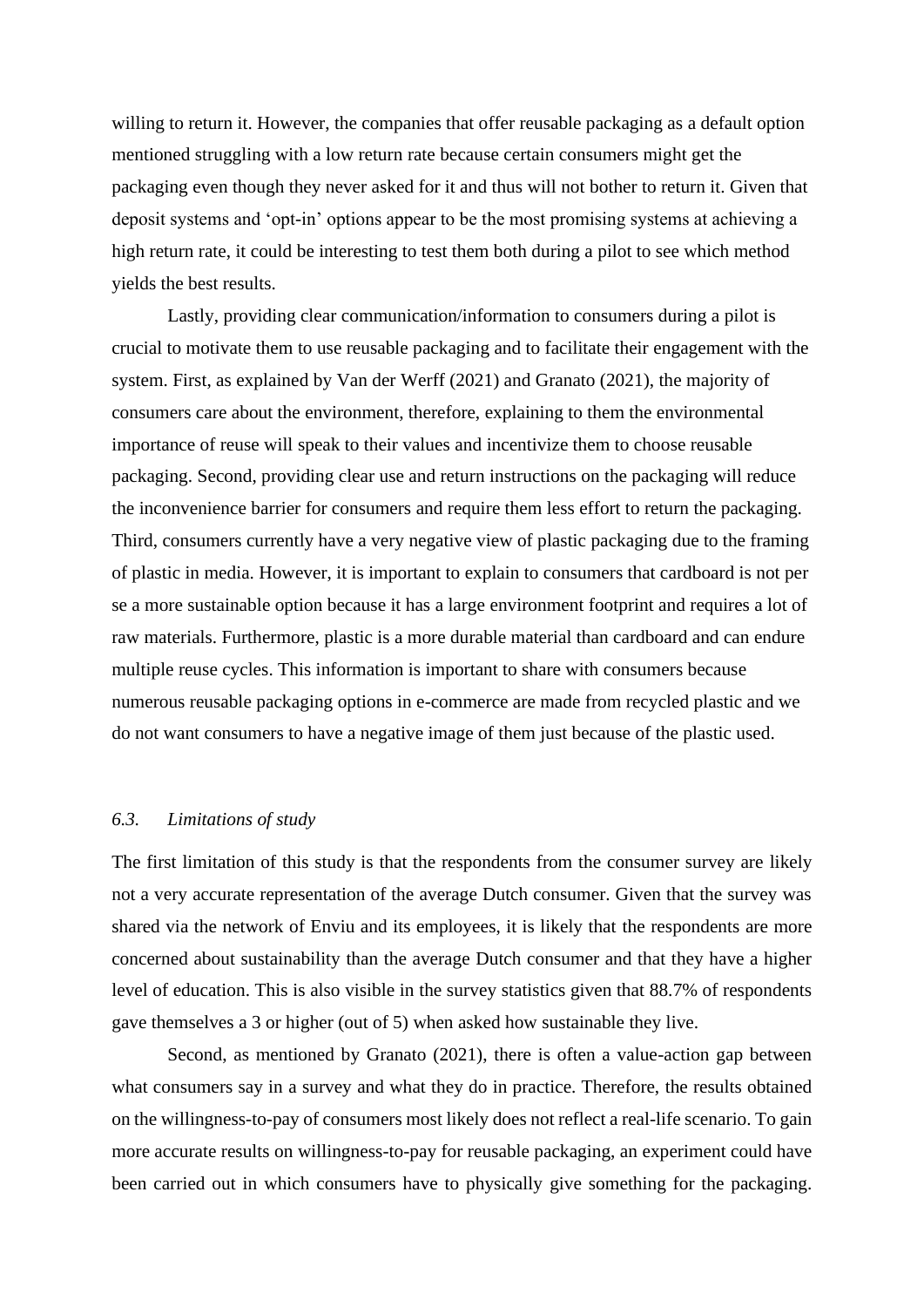Unfortunately, this was not possible in the time frame of this research, however, this could be done in a pilot project to gain a deeper understanding on willingness-to-pay.

Third, we did not provide a detailed explanation of how reusable systems work in the consumer survey to ensure it wasn't too lengthy for consumers. However, in hindsight, some information was missing, and certain questions were not formulated well enough, which could have affected consumers' responses. For example, when consumers were asked their opinion on returning the packaging via mailbox, some said they didn't want to spend extra money on purchasing stamps, for instance. However, in practice, sending a reusable packaging back via mailbox is free of charge for the consumer. Therefore, more information could have been included for certain questions to ensure that the consumer fully understood how the system works.

Lastly, we did not achieve a high response rate from companies via the survey and interview invitations. Interviewing companies that make use of reusable packaging was challenging because there are few of them on the market and they are usually start-ups, meaning they are very occupied with other tasks. Furthermore, given that the company survey was sent out via another organization, we had to wait a long time before it was internally approved for release. Therefore, only four responses were amassed during the time this report was written.

# **7. Conclusion**

This research has demonstrated that understanding consumer perspective is crucial when testing a novel system because it sheds light on issues/blockades that would not have been discovered without consumer input. With this information, we can find ways to relieve consumer 'pains' and make the system as convenient as possible to reduce participation barriers. More specifically, our research on consumer perspective has shed light on several factors that need to be tested/considered when implementing a pilot for reusable e-commerce packaging in the Netherlands. First, given that consumers have different preferred return methods, it is important to offer them the choice between various options and test how they experience them in real life. Second, many companies are worried about the esthetics of reusable packaging, however, our consumer survey has shown that consumers care less about the design/branding and more about the condition of the package, if it protects the products, and if it can easily be stored at home. Therefore, to get companies on board for a pilot, it is important to share with them the consumer perspective on reusable packaging and the criteria consumers find most important. Third, achieving a high return rate is crucial, therefore, our interviews with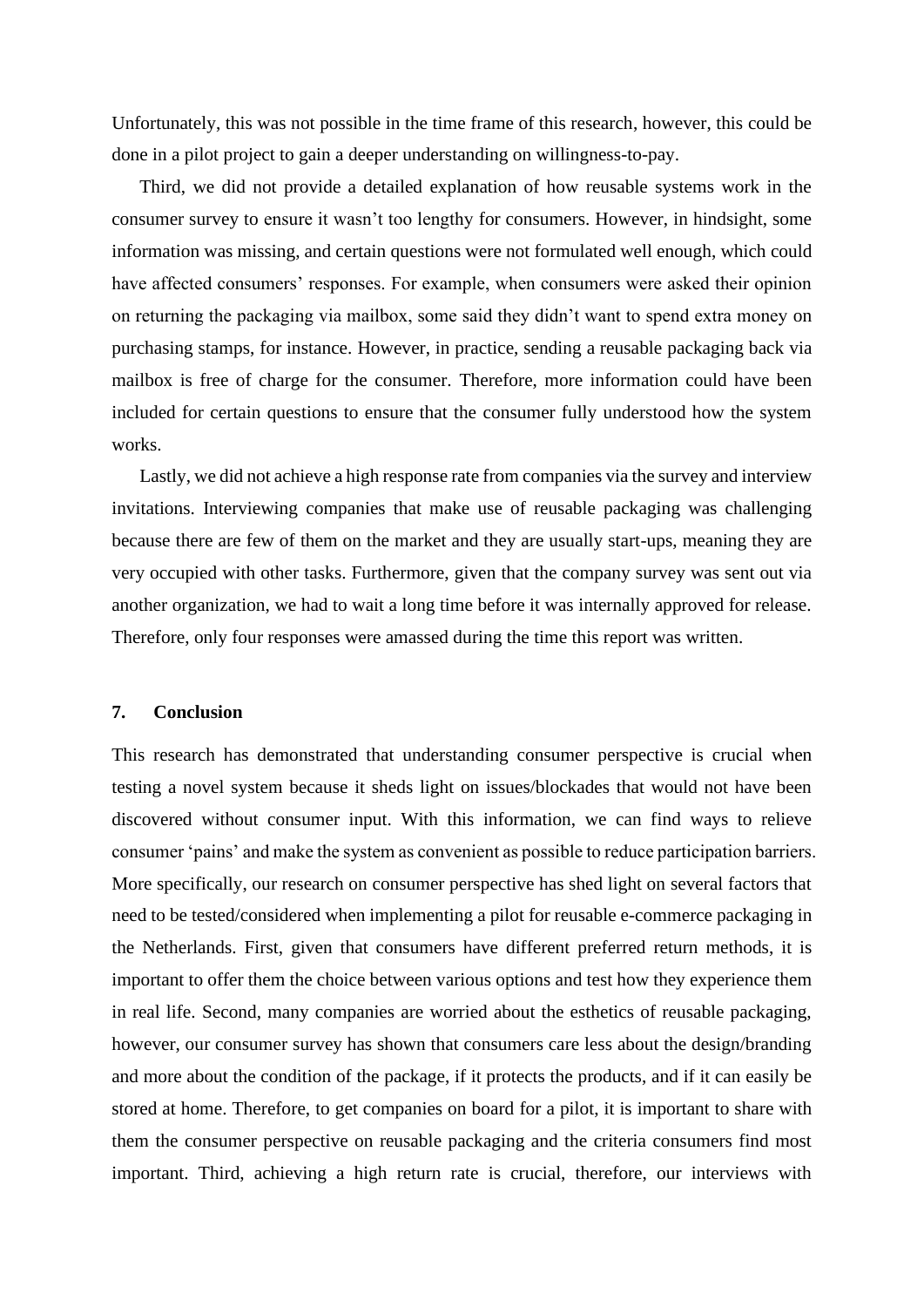researchers and companies show that a deposit system or 'opt-in' method yield the highest return rates. This should be tested in a pilot to see which option consumers in the Netherlands respond to the best. Lastly, we found that providing consumers with sufficient information is crucial to motivate them to engage with reusable packaging and to facilitate the process. For a pilot project, information should be given to consumers about the positive environmental impact of choosing reusable packaging, how to use/return the reusable packaging, and why using plastic for reusable packaging is a better alternative than cardboard in this scenario.

Linking our findings to the wider academic literature, we also found that consumers are dissatisfied with the current e-commerce packaging and that they are interested in reusable packaging if it's easy and convenient to use. Furthermore, our findings also show that consumers have a negative view of plastic packaging and perceive it as an environmental threat. However, unlike other research, we found that the design/esthetics of reusable e-commerce packaging is not an important criterion for consumers and that there was a generally high willingness-to-pay amongst Dutch consumers.

The perspective of consumers is currently under-researched for reusable packaging, therefore, these findings on e-commerce can help understand the overall perception of consumers on reusable packaging in other sectors. This is important because consumers are increasingly aware of the amount of packaging waste generated and companies are starting to look into more sustainable options, one of them being reuse. However, it is important to consider that this study was conducted in the Netherlands and consumers in other countries might have other preferences due to cultural/environmental differences. Nonetheless, all reuse systems rely on a high return rate, therefore, it is crucial to understand consumers and how we can incentivize them to return their reusable packaging to achieve a relatively closed-loop solution. Thus, we urge for more academic research on the return process for reusable packaging and how we can best incentivize consumers to return their packaging to achieve a high return rate.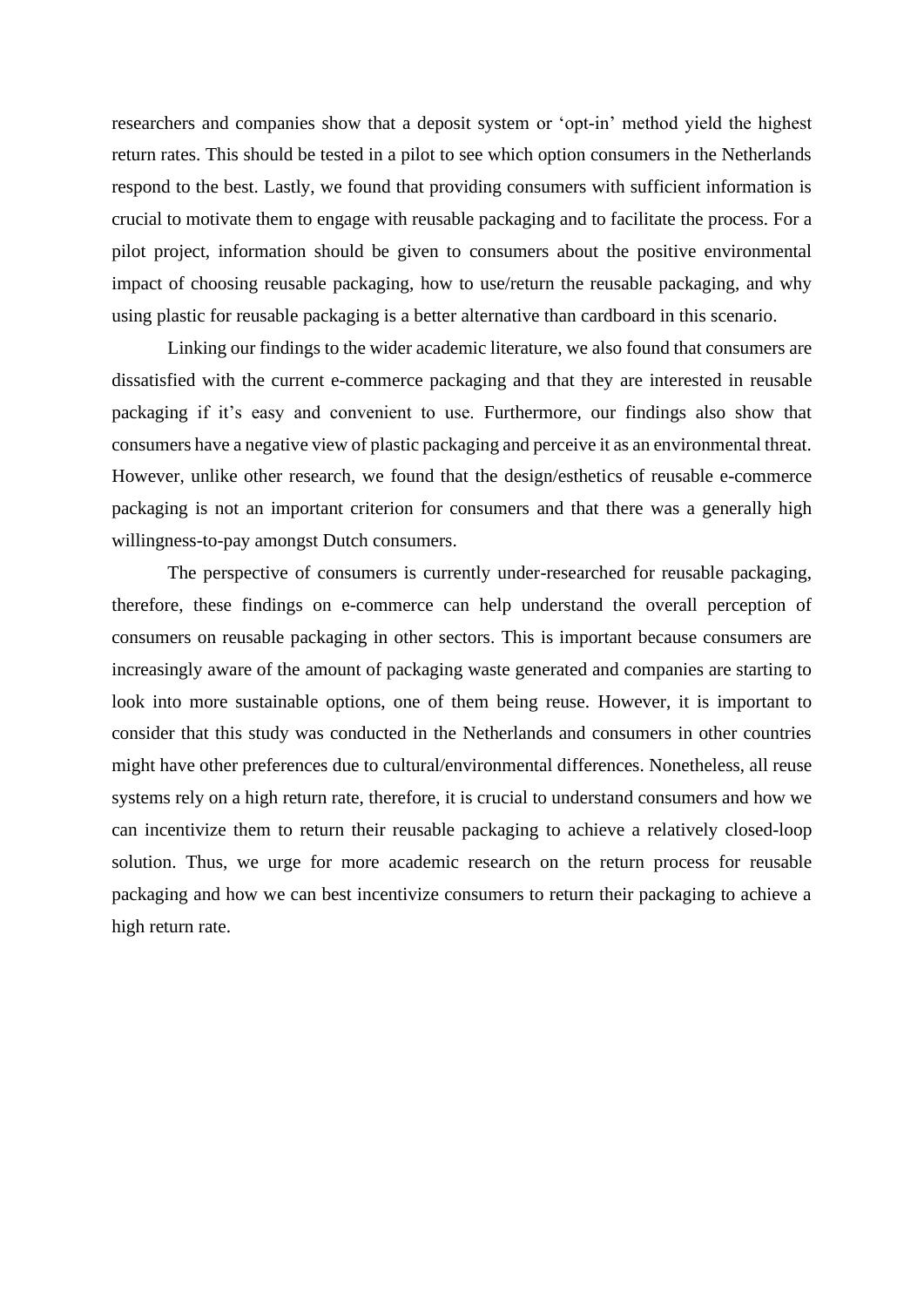#### **8. References**

- Babader, A., Ren, J., Jones, K. O., & Wang, J. (2016). A system dynamics approach for enhancing social behaviours regarding the reuse of packaging. *Expert Systems with Applications*, *46*, 417-425.
- Boz, Z., Korhonen, V., & Koelsch Sand, C. (2020). Consumer considerations for the implementation of sustainable packaging: A review. *Sustainability*, *12*(6), 2192.
- Civancik-Uslu, D., Puig, R., Hauschild, M., & Fullana-i-Palmer, P. (2019). Life cycle assessment of carrier bags and development of a littering indicator. *Science of the Total Environment*, *685*, 621-630.
- Coelho, P. M., Corona, B., ten Klooster, R., & Worrell, E. (2020). Sustainability of reusable packaging–Current situation and trends. In *Resources, Conservation and Recycling: X*. <https://doi.org/10.1016/j.rcrx.2020.100037>

Copraij, E. (2020). Circular e-commerce packaging networks.Wageningen University.

- Escursell, S., Llorach-Massana, P., & Roncero, M. B. (2021). Sustainability in e-commerce packaging: A review. In *Journal of Cleaner Production*[. https://doi.org/10.1016/j.jclepro.2020.124314](https://doi.org/10.1016/j.jclepro.2020.124314)
- European Commission. (2020). *Effectiveness of the essential requirements for packaging and packaging waste and proposals for reinforcment*.
- Fashion for Good. (April, 2021). The Rise of Reusable Packaging: Understanding the Imapct & Mapping a Path to Scale.
- Greenwood, S. C., Walker, S., Baird, H. M., Parsons, R., Mehl, S., Webb, T. L., ... & Rothman, R. H. (2021). Many Happy Returns: Combining insights from the environmental and behavioural sciences to understand what is required to make reusable packaging mainstream. *Sustainable Production and Consumption*, *27*, 1688-1702.
- Huang, C. C., & Ma, H. W. (2004). A multidimensional environmental evaluation of packaging materials. *Science of the Total Environment*.<https://doi.org/10.1016/j.scitotenv.2003.10.039>
- Hugill, R., Ley, K., Rademan, K. (2021). *The Rise of Reusable Packaging: Understanding the Impact and Mapping A Path to Scale.* Fashion for Good. [https://reports.fashionforgood.com/report/the-rise-of](https://reports.fashionforgood.com/report/the-rise-of-reusable-packaging/)[reusable-packaging/](https://reports.fashionforgood.com/report/the-rise-of-reusable-packaging/)
- Johansson, S., & Sandolf, E. (2021). Sustainable Reusable Packaging What makes it or breaks it?.
- Kim, R. Y. (2020). The Impact of COVID-19 on Consumers: Preparing for Digital Sales. *IEEE Engineering Management Review*[. https://doi.org/10.1109/EMR.2020.2990115](https://doi.org/10.1109/EMR.2020.2990115)
- Lu, S., Yang, L., Liu, W., & Jia, L. (2020). User preference for electronic commerce overpackaging solutions: Implications for cleaner production. *Journal of Cleaner Production*. <https://doi.org/10.1016/j.jclepro.2020.120936>
- Madria, W., & Tangsoc, J. (2019, April). Factors to consider in the design of plastic packaging intended for reuse of consumers. In *2019 IEEE 6th International Conference on Industrial Engineering and Applications (ICIEA)* (pp. 877-882). IEEE.
- Magnier, L., & Gil-Pérez, I. (2021). Reviving the milk man: consumers' evaluations of circular reusable packaging offers.
- Nguyen, A. T., Parker, L., Brennan, L., & Lockrey, S. (2020). A consumer definition of eco-friendly packaging. *Journal of Cleaner Production*, *252*, 119792.